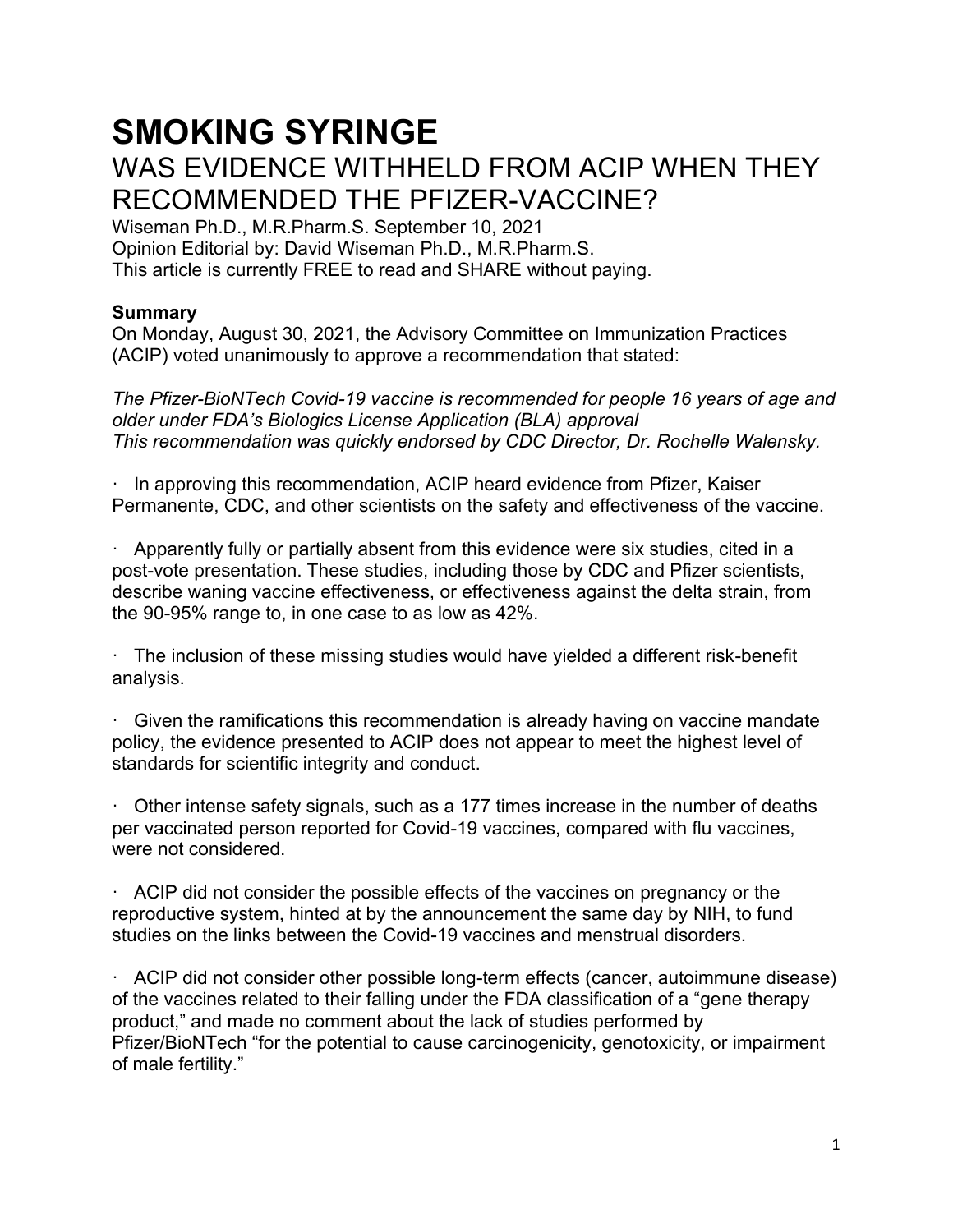· The significant short and potentially long-term cardiac, vascular, hematological, musculoskeletal, intestinal, respiratory or neurologic symptoms health issues stemming from the use of these vaccines pose a major and expensive public health problem.To concretize recognition of, and to spur action to avert and confront this potential public health crisis, we have proposed the term:

# **Post Covid Vaccine Syndrome – pCoVS**

- *· There needs to be:*
- *° Assignment of ICD10 and related tracking or reimbursement codes for pCoVS.*
- *° Funding for research and tracking for long-term and delayed pCoVS.*
- *° Regulation of the Pfizer, Moderna, and Janssen vaccines as Gene Therapy products, requiring long-term follow-up.*

*· Since FDA and CDC cannot assure us about the safety of two vaccine doses, how can they give any assurance about a third (or more doses)?*

#### **Introduction**

On Monday, August 30, 2021, the Advisory Committee on Immunization Practices (ACIP) voted unanimously to approve a recommendation that stated:

#### *The Pfizer-BioNTech Covid-19 vaccine is recommended for people 16 years of age and older under FDA's Biologics License Application (BLA) approval*

Shortly thereafter, Dr. Rochelle Walensky, Director of the Centers for Disease Control and Prevention (CDC), endorsed this recommendation,[1] adding "We now have a fully approved COVID-19 vaccine and ACIP has added its recommendation. If you have been waiting for this approval before getting the vaccine, now is the time to get vaccinated and join the more than 173 million Americans who are already fully vaccinated."

Once the recommendation is published in CDC's Morbidity and Mortality Weekly Report (MMWR), this statement will "represent the official CDC recommendations for immunizations in the United States."[2] Within the fine print of the evidence presented to ACIP prior to its vote, are details that suggest that the vote may have been influenced by possible scientific misconduct. What happened? Who was voting and why?

Unlike FDA, whose mission is to ensure that medical products can only be marketed if they are safe and effective, CDC[3] "conducts critical science and provides health information that protects our nation…" Advising the CDC are specialist and expert committees such as the Advisory Committee on Immunization Practices (ACIP) composed of non-government scientists, doctors, health professionals, and community representatives.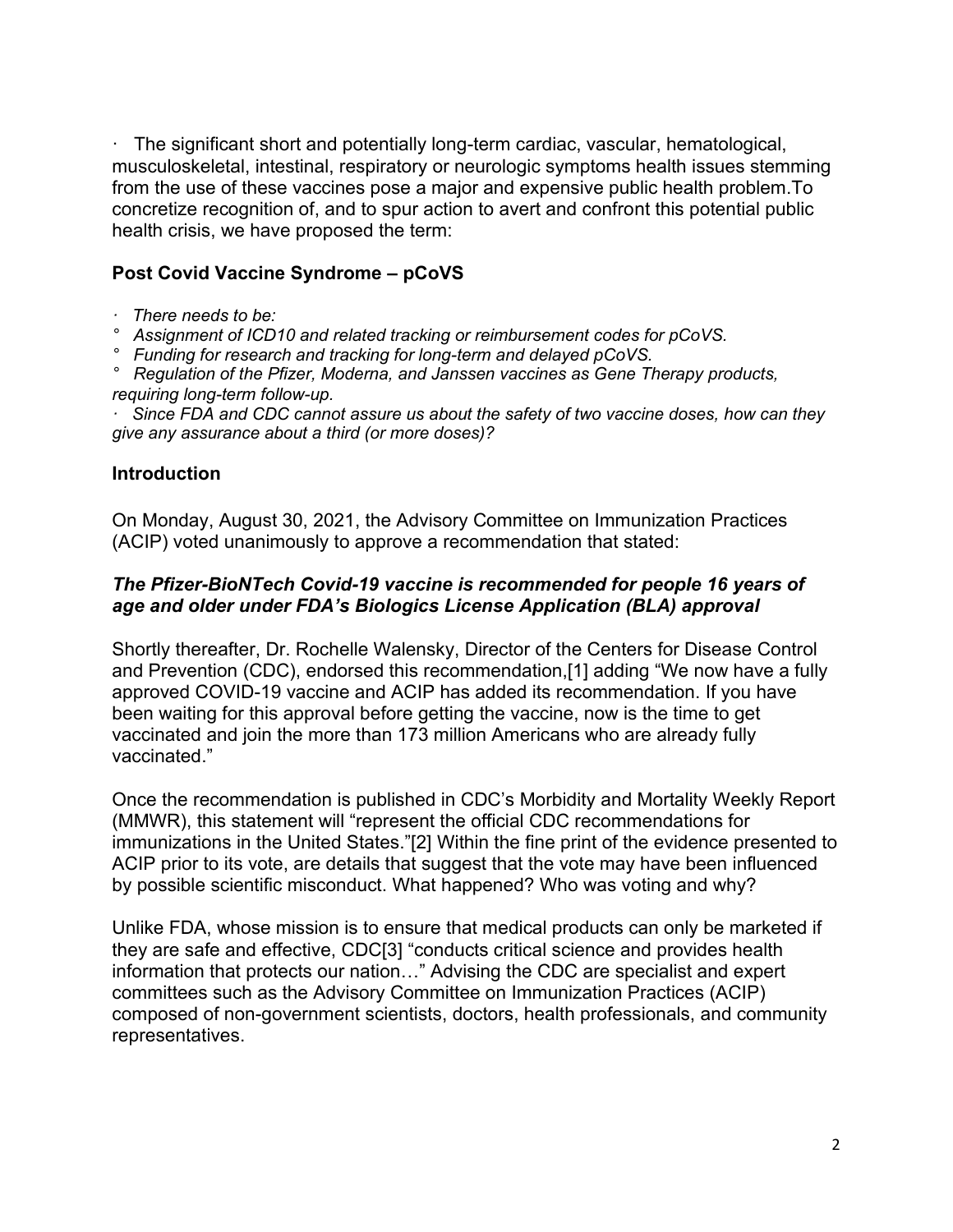ACIP was asked by CDC to formulate a recommendation regarding the use of the Pfizer-BioNTech vaccine. To inform ACIP's decision, scientists and doctors from Pfizer BioNTech and CDC provided evidence concerning the vaccine's safety and effectiveness as well as a risk-benefit analysis. I along with colleagues, submitted preand post-meeting comments,(1,2) some of which are included in this article.

## **How safe is the Pfizer-BioNTech vaccine?**

*The safety discussion drew from several of the systems used to monitor vaccine safety shown on slide 4 from the presentation of Dr. Grace Lee, the chairperson of ACIP.*

# **Focus on myocarditis**

The safety discussion focused on myocarditis (inflammation of the heart muscle), particularly in younger subjects. One CDC presentation[4] cited a study published in NEJM (3) reporting a 3 times higher risk of myocarditis associated with Pfizer-BioNTech vaccination, compared with an 18 times higher risk associated with SARS-CoV-2 infection. In other words, a 18/3 = 6 times greater risk of myocarditis if you get Covid-19 than if you have the vaccine.

This figure of 6 agreed with a non-peer-reviewed preprint study looking at mRNA vaccines(4) (two other CDC studies showing higher numbers were cited, but these studies have not been published – remember that – and only available to CDC internally). This is a six-fold increase IF contracting Covid. What the presentation did not say is that this is canceled out by the (at best) 1 in 8 chance of getting Covid-19 in the first place!

# **Slide 9 from presentation by Dr. Rosenblum (footnote 4)**

*Deaths and myocardial infarctions missing from safety discussion*

What else was not mentioned? In written comments my colleagues and I (1) submitted to ACIP prior to the meeting, we compared the number of reports in VAERS for either death or myocardial infarction (heart attack) associated with the Covid-19 and flu vaccines. Adjusting for the number of doses given. There were 91 times more deaths and 126 times more heart attacks for the Covid-19 vaccines compared with the flu vaccines. If adjusted by the number of people receiving at least one dose, the figure for deaths is about 177 (July 30 figures).

This does not PROVE that the vaccines were the cause of these events. But that's not the point. This is called a signal. It is a very intense one and awaits a transparent explanation[5] that includes a comprehensive report of the types and numbers of investigations performed, including autopsies. Although CDC has provided guidance for the conduct of autopsies of Covid-19 cases, there is no prospective protocol for the conduct of autopsies to determine whether or not the death is vaccine-related.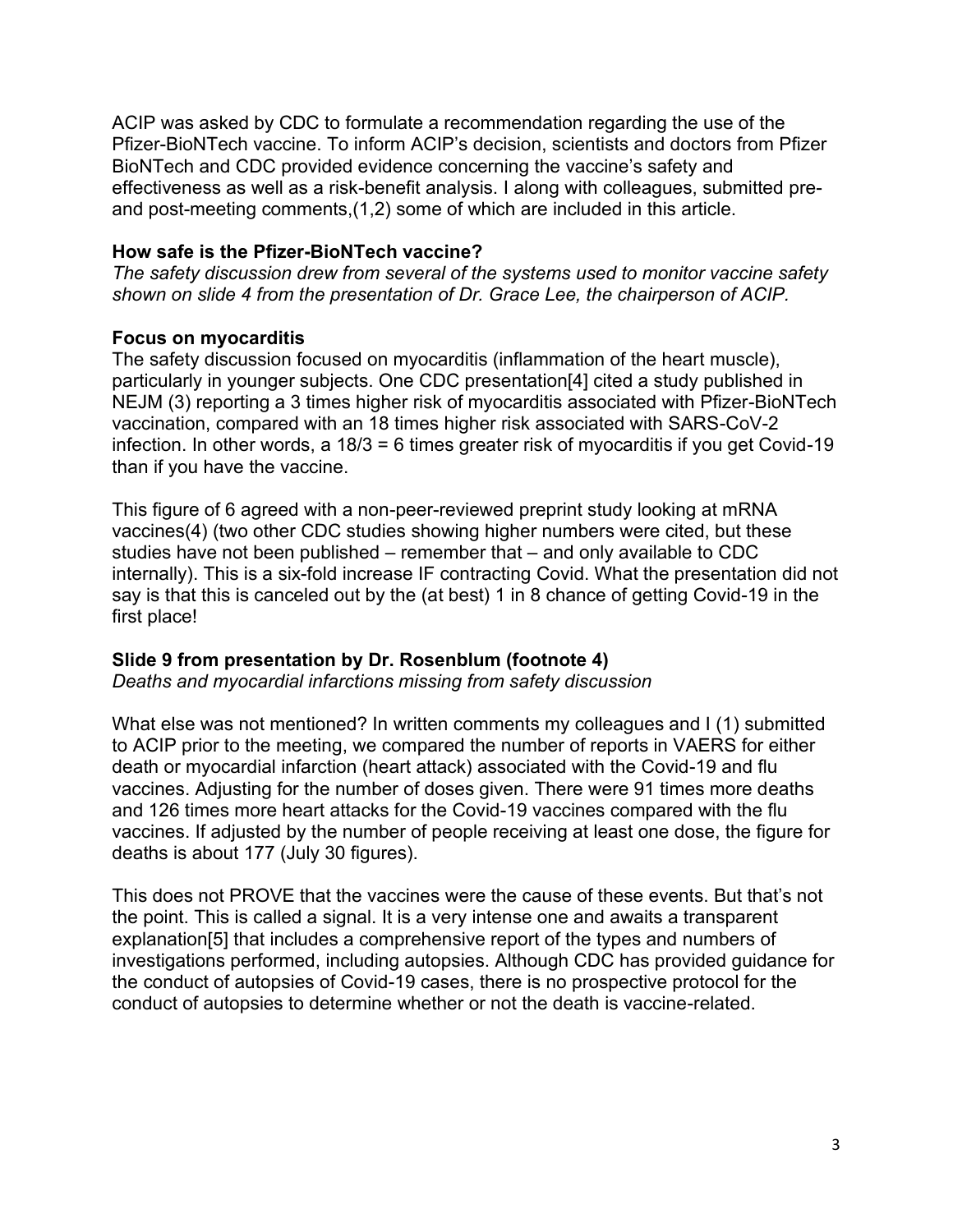This would include a detailed description of the types of histopathological methods to distinguish vaccine-induced spike protein from spike protein derived from a Covid-19 infection. Where is this analysis? Where is there a protocol? Similarly, the strong signal of heart attacks in younger than in older people (403 vs. 88, Table 1) must be investigated. In our submitted comments,(1) we identified three separate pools of vaccine-associated deaths, totaling 45,000-147,000 deaths that should be viewed in the context of the upper estimate of 140,000 lives saved due to the vaccines (to May 2021).(5)

*· Non Covid-19 deaths under-reported in VAERS – 20,400-62,500*

*· Covid-19 deaths in vaccinated subjects – 25,000-85,000*

*· An unknown number of deaths in non-vaccinated contributed by transmission from vaccinated people.*

It is important to distinguish between these three pools, as each may have separate sets of causes. In the first pool early, non-Covid-related deaths may be related to the toxicity of the spike protein towards heart cells and effects on coagulation. Covid-related deaths may have resulted from post-vaccination immune suppression, possibly hinted at by a 40% -vaccine-associated increase in Herpes zoster infections reported in a large Israeli study(3) and referenced in one of the CDC presentations to ACIP.[6] Covid-19 may have been unwittingly transmitted by vaccinees to the non-vaccinated(6,7), including by fecal aerosol(8) in subjects sharing bathrooms.

The Precautionary Principle places the burden of proof on CDC to convincingly rule out an association between these events and the Covid-19 vaccines.

## **Table 1: Signals of deaths or myocardial infarctions reported in VAERS for COVID-19 vaccines compared with Flu Vaccines**

#### *Ages Deaths Myocardial Infarction*

| 10-17      | 32  | n.e. |
|------------|-----|------|
| 18-49      | -64 | 403  |
| 50-64      | -85 | 121  |
| 65+        | 98  | 88   |
| All 10+ 91 |     | 126  |

The number shown is the ratio of the number of VAERS reports (per dose) for the Covid-19 vaccines in comparison with the Flu vaccines (2015/16-2019/20 flu seasons) for each age group. Covid-19 reporting rates include all reports to VAERS for COVID-19 vaccines as of Aug. 6, 2021. n.e not estimable. Excerpted from (1). Critics of these sorts of analyses have claimed there may have been overreporting related to enhanced reporting requirements pursuant to Emergency Use Authorization.[7] A number of the CDC presentations referenced data from VAERS without expressing any such concern. Indeed, the point was made in one presentation, that for myocarditis/ pericarditis at least, the VAERS and VSD (Vaccine Safety Datalink[8]) incidence data, agreed closely.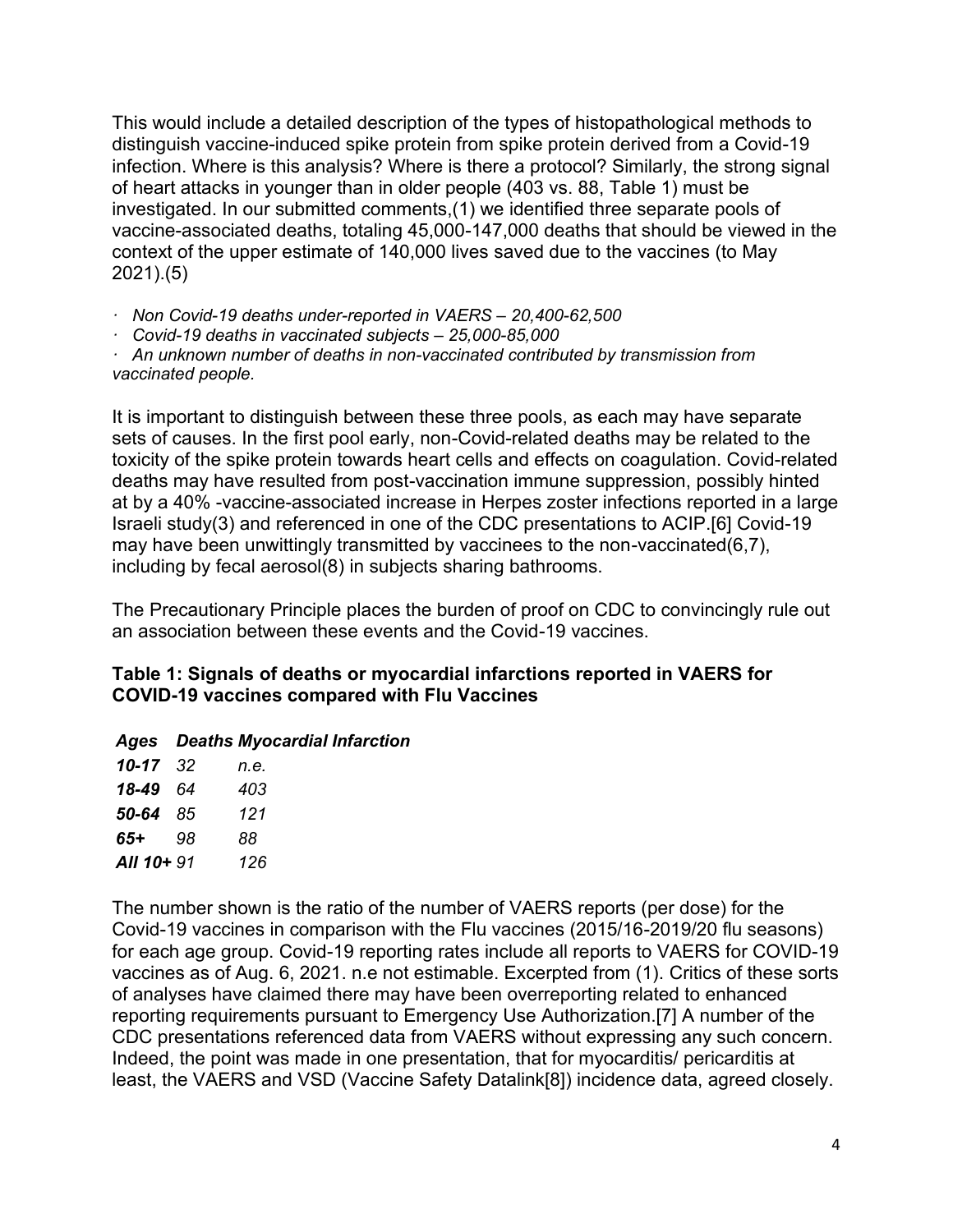This similarity was not sufficient to generate a safety signal (age unstratified) for myocarditis[9] within the VSD system which uses a signal detection method called Rapid Cycle Analysis (RCA). Although in theory, RCA should be able to detect signals in near real-time as medical records are being generated in a system such as Kaiser Permanente, the method appears even less sensitive than the methods prescribed for VAERS(9) which themselves have known limitations.(1) From VAERS, myocarditis is acknowledged to be an issue as a warning in the COMIRNATY package insert attests: (10)

"Postmarketing data demonstrate increased risks of myocarditis and pericarditis, particularly within 7 days following the second dose."

**A paper was published in JAMA (11) on September 3rd describing the findings from the Rapid Cycle Analysis of the VSD system. It concluded that:** *"incidence of selected serious outcomes was not significantly higher 1 to 21 days postvaccination compared with 22 to 42 days postvaccination."*

I suggest that publication of this paper without the context of the acknowledged myocarditis signals from VAERS, within the conclusion, is highly misleading.

**Long term harms missing from safety discussion: gene therapy products, cancer** Also missing from the discussion were potential long-term effects of these vaccines, given that they also meet FDA's definition for Gene Therapy products. (12) Indeed, in 2020 Moderna acknowledged(13) that "Currently, mRNA is considered a gene therapy product by the FDA." Why is this important?

Because FDA, is (appropriately) concerned for the effects of the gene therapy product on malignant (cancer), neurologic, autoimmune, hematologic, or other disorders. The concern is so great that FDA may require follow-up evaluations of study patients for between 5 and 15 years. When did FDA decide to ignore its own guidance document? (12) [10]

The package insert(10) for the vaccine that was approved by the FDA on August 23rd states that "COMIRNATY has not been evaluated for the potential to cause carcinogenicity, genotoxicity, or impairment of male fertility." Neither in the BLA Approval letter,(14) nor in the Summary Basis for Regulatory Approval(15) is there a POST MARKETING REQUIREMENT to conduct studies on carcinogenicity, genotoxicity, or male fertility.

#### **Effects on reproductive system missing from safety discussion: menstrual disorders**

What else was missing? On the very same day, CDC staff were providing evidence to ACIP on the safety of the Pfizer vaccine, NIH made the startling announcement[11] that it was funding studies "to explore potential links between COVID-19 vaccination and menstrual changes."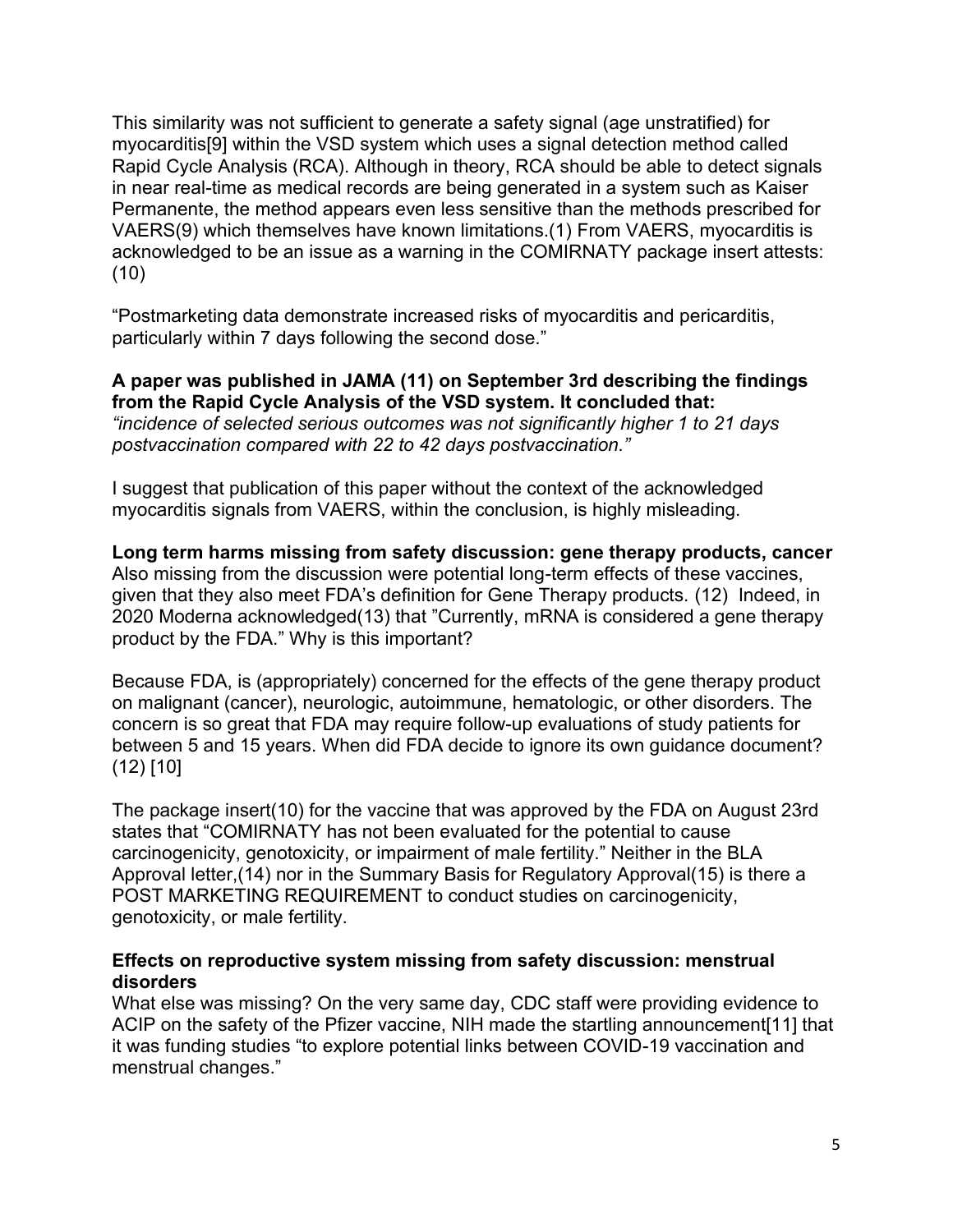They elaborated: "Some women have reported experiencing irregular or missing menstrual periods, bleeding that is heavier than usual, and other menstrual changes after receiving COVID-19 vaccines." Was CDC not aware of this?

But the operative word here is "Some." A query in VAERS (9/3/21) for various menstrual disorders[12] revealed that for reports associated with the Covid-19 vaccines, "some" means.

7037 separate menstrual disorder-related symptoms were described in 4783 unique reports.

Some? By comparison with all other vaccines, for ALL years COMBINED we have 897 symptoms in 798 unique events. Most of these are accounted for by the HPV vaccines (698 symptoms in 623 events) with seasonal flu vaccines contributing only 47 symptoms within 45 unique events.

Having worked extensively in the area of women's health for most of my career,[13] I reluctantly confess that this was not on my radar screen. Concerns had been raised from animal studies showing the distribution of some vaccine components to the ovaries. Some menstrual effects were picked up in another analysis.(16) However, I know that "menstrual disorders" are far too often trivialized.

A number of these disorders lead to early hysterectomies triggering further complications including adhesions, pain, bowel obstruction, heart disease, and dementia. Will these sorts of problems be considered in risk-benefit analyses?

NIH illustrates a number of reasons for these reported menstrual changes. No doubt out of an intense desire to be transparent with the American public in disclosing ALL of the possible reasons for these menstrual changes, NIH included in their list "pandemicrelated stress." But stress is not our prime suspect. Effects on the ovaries and uterus are, and we must view these reported menstrual changes in the context of unresolved questions about the safety of the vaccines on the reproductive system in general, and on pregnancy in particular.

Preliminary findings of a CDC study(17) published in June involving 35,691 pregnant vsafe surveillance system participants and 3958 participants enrolled in the v-safe pregnancy registry (only 827 of whom had a completed pregnancy), "did not show obvious safety signals among pregnant persons who received mRNA Covid-19 vaccines." The study acknowledged that "more longitudinal follow-up, including followup of large numbers of women vaccinated earlier in pregnancy, is necessary to inform maternal, pregnancy, and infant outcomes."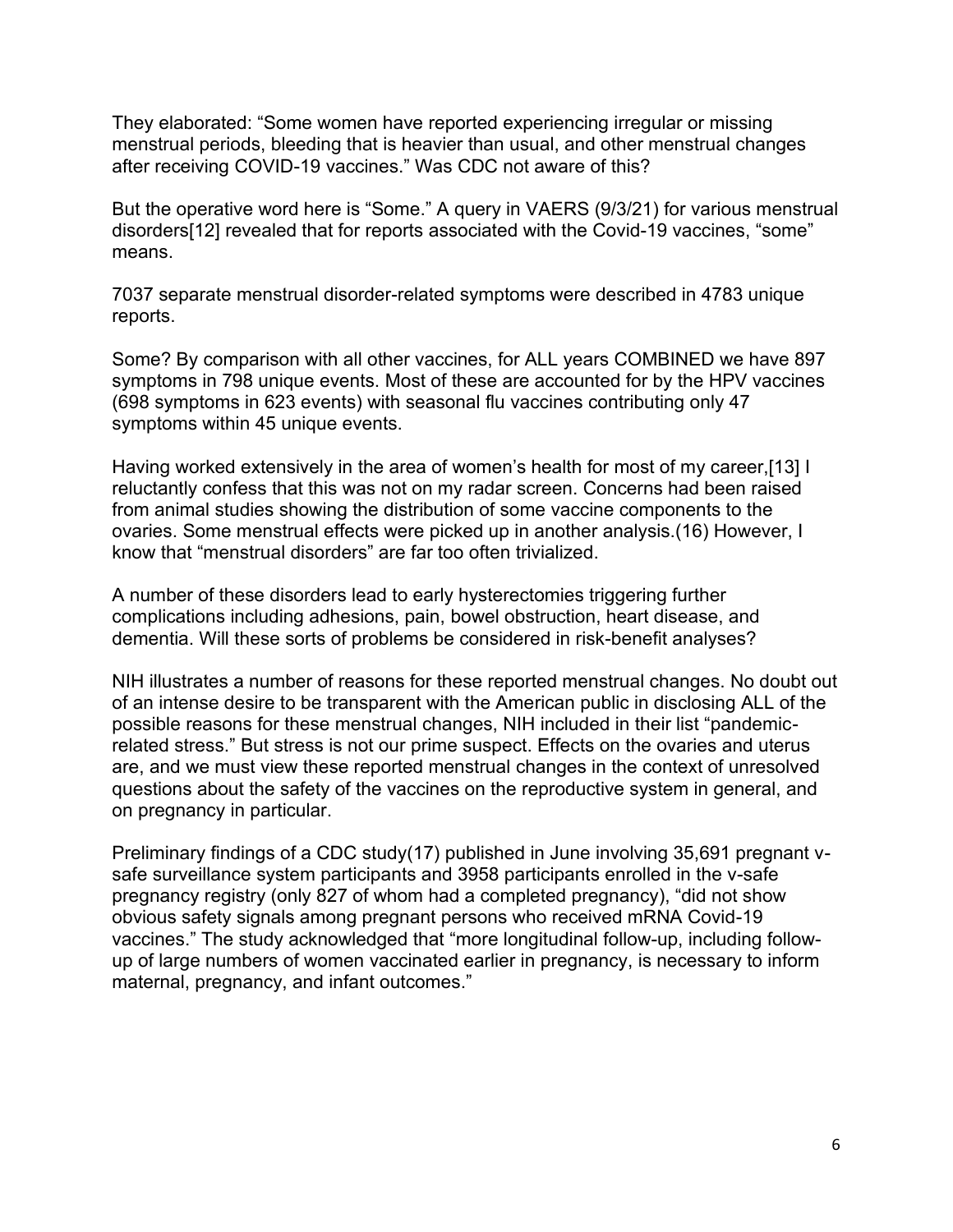The results of a follow-up report from this CDC study,(17) appeared in NEJM on September 8th (18), and were surely known at the time of the ACIP meeting. With the startling absence of a randomized control group, the report concluded that:

"our findings suggest that the risk of spontaneous abortion after mRNA Covid-19 vaccination either before conception or during pregnancy is consistent with the expected risk of spontaneous abortion; these findings add to the accumulating evidence about the safety of mRNA Covid-19 vaccination in pregnancy"

#### **In my opinion, this conclusion overreaches to the point of recklessness as it conflicts with and downplays the guidance provided in the COMIRNATY package insert(10) under a subheading "Risk Summary":**

#### *"Available data on COMIRNATY administered to pregnant women are insufficient to inform vaccine-associated risks in pregnancy."*

Not that the package insert, overall is much better at providing clear guidance for pregnancy. It states: "There is a pregnancy exposure registry for COMIRNATY. Encourage individuals exposed to COMIRNATY around the time of conception or during pregnancy to register by visiting [https://mothertobaby.org/ongoingstudy/covid19](https://mothertobaby.org/ongoingstudy/covid19-vaccines/) [vaccines/."](https://mothertobaby.org/ongoingstudy/covid19-vaccines/)

As stated in their approval letter,(14) the best the FDA has done to determine what sorts of risks are posed during pregnancy is to obtain the commitment from BioNTech to conduct a post-marketing pregnancy/neonatal study with a four-year term.

#### **Study C4591022, entitled "Pfizer-BioNTech COVID-19 Vaccine Exposure during Pregnancy: A Non-Interventional Post-Approval Safety Study of Pregnancy and Infant Outcomes in the Organization of Teratology Information Specialists (OTIS)/MotherToBaby Pregnancy Registry."**

#### *Note the word commitment. As FDA explains[14]*

"Postmarketing commitments (PMCs) are studies or clinical trials that a sponsor has agreed to conduct, but that are not required by a statute or regulation."

This is not a requirement (as for some of the other post-marketing studies on myocarditis for example). Compare not only this level of regulation but also the length and scope of the study in question with an unrelated Janssen (J&J) biologic product for which a 7-year<sup>[15]</sup> study is required and which includes examining effects on child and early development. A recently approved (2021) Astra-Zeneca biologic product[16] requires a NINE-year study on pregnancy and maternal and fetal/neonatal outcomes.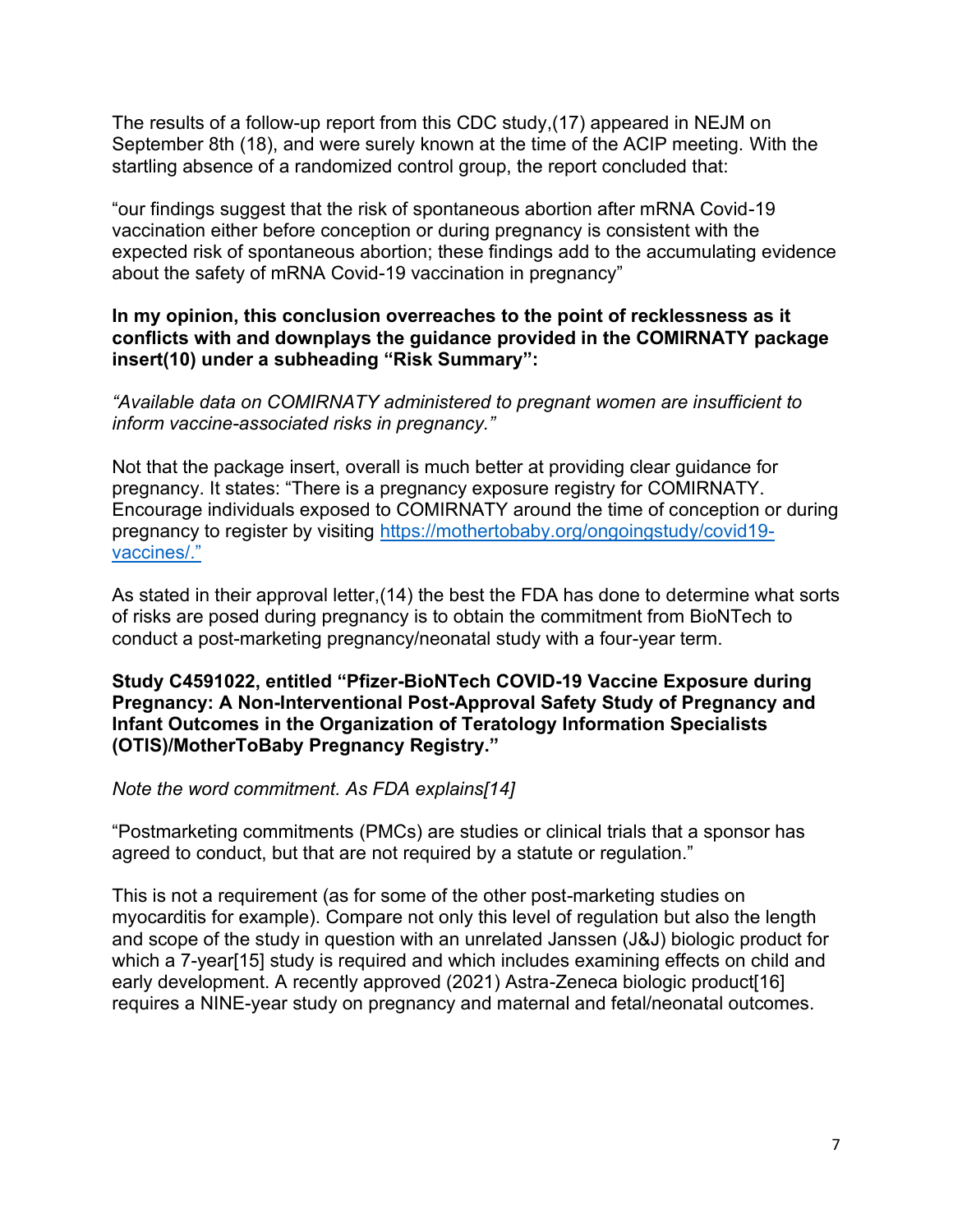#### **Inadequate risk-benefit analysis**

None of this featured in the evidence CDC gave to ACIP. Indeed, the only harm of any note in the risk-benefit analysis (itself focusing on 16–29-year-olds) was myocarditis.[17] Slide 16 from presentation by Dr. Rosenblum (footnote 4)

## **post-Covid Vaccine Syndrome**

The sheer number of deaths or other events reported in VAERS for the Covid-19 vaccines (similar to all deaths or events reported for all other vaccines in all years combined) cannot be ignored. The significant short and potentially long-term health issues stemming from the use of these vaccines pose a major and expensive public health problem. To concretize recognition of, and to spur action to avert and confront this potential public health crisis, we have proposed the term:

# **Post Covid Vaccine Syndrome – pCoVS**

*defined as:*

A syndrome occurring after injection of antigen-inducing, gene therapy vaccines to SARS-Cov-2 virus. The syndrome is currently understood to manifest variously as cardiac, vascular, hematological, musculoskeletal, intestinal, respiratory or neurologic symptoms of unknown long-term significance, in addition to effects on gestation.

Manifestations of the syndrome may be mediated by the spike protein antigen induced by the delivered nucleic acids, the nucleic acids themselves, or vaccine adjuvants. As more data become available, subsets and longer-term consequences of pCoVS may become apparent, requiring revision of this definition.

# **We(1) have proposed:**

· Recognition by public health agencies, governments, and professional societies of pCoVS.

· Assignment of ICD10 and related tracking or reimbursement codes for pCoVS.

· Establishment of transparent systems to monitor and track for long-term and delayed pCoVS.

- · Establishment of funding for research into the prevention and treatment of pCoVS.
- · Regulation of the Pfizer, Moderna, and Janssen vaccines as Gene Therapy products.

· Insistence on long-term (15 years) pharmacovigilance by manufacturers of these vaccines for pCoVS consistent with FDA guidelines for gene therapy products.

· Legislation to prevent discrimination based on vaccination[18] or actual or potential pCoVS status.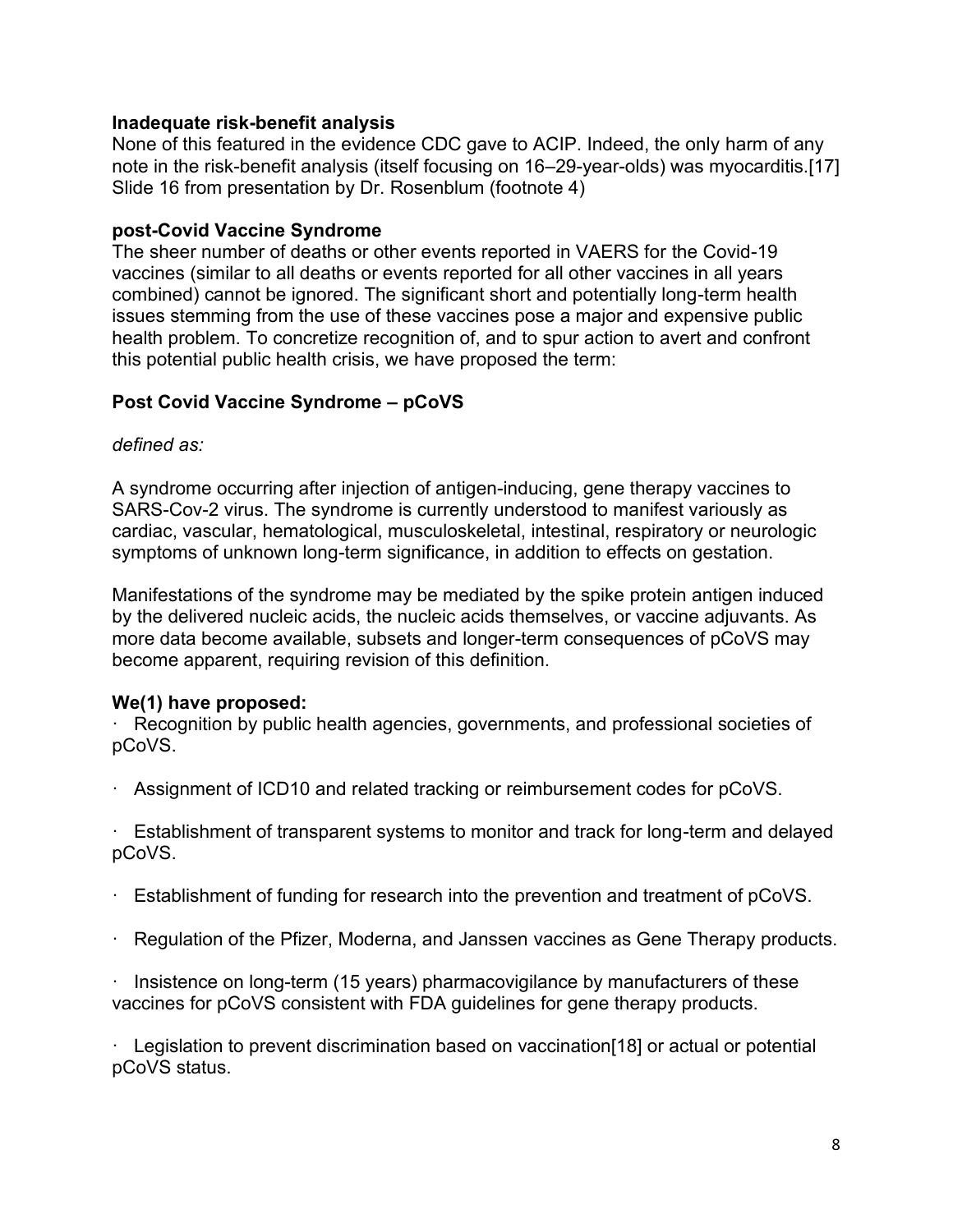· Establishment of funding to determine what effects the gene therapy vaccines have on the genome or gene expression.

## **How effective is the Pfizer BioNTech Vaccine**

*Inclusion of outdated, non-RCT, observational and non-peer-reviewed studies*

Contributing significantly to the analysis by several presenters of safety and efficacy, as well as the risk-benefit analysis for the Pfizer vaccine was Pfizer's own RCT of about 40,000 subjects[19] which was recently released as a non-peer-reviewed pre-print.(19) It was widely recognized throughout the discussion that these data only reported safety and effectiveness data for up to six months of the Pfizer vaccine, for data collected up to March 13 2021. Does Pfizer have data collected after March 13?

The use of observational or non-peer-reviewed (preprinted) studies by proponents of repurposed drugs has been heavily criticized by public health officials as well as the media, who have insisted on evidence from large peer-reviewed RCTs. It was with some wonder that observational and non-peer-reviewed studies were included in one of the key analyses (slide 19)[20] provided to support ACIP's recommendation, 17 observational studies, including 7 non-peer-reviewed, were employed.

During the discussion, the presenter (Dr. Gargano) concurred with one of the discussants that there was good agreement between data from observational and RCT sources. Only one RCT was included19 with reference to additional about-to-be published (NEJM) study (remember that).[21] Of these 17 studies, one reported data with mixed variants, one with the delta variant only, two with the alpha and delta variant and only one with the Delta variant. During this discussion, which preceded ACIP's vote on recommending the Pfizer vaccine, there was no consideration of the effects of the delta variant or of waning immunity described in a post-vote presentation.[22]

#### **Why were data describing waning immunity or effectiveness against delta omitted prior to the vote?**

*Get out your magnifying glass and look at the small print for slide 6. Slide 6 from presentation by Dr. Gargano (footnote 15)*

"Articles were eligible for inclusion if published before 8/20/21"

This sounds perfectly reasonable except when you look at the evidence presented (footnote 14) in a discussion of booster doses, waning immunity, and the Delta variant that took place AFTER ACIP voted to recommend the Pfizer vaccine.

Slide 15 of Dr. Oliver's presentation shows a waning of vaccine effectiveness to between 40 and 80%.

#### **Slide 15 from presentation of Dr. Oliver (footnote 14)**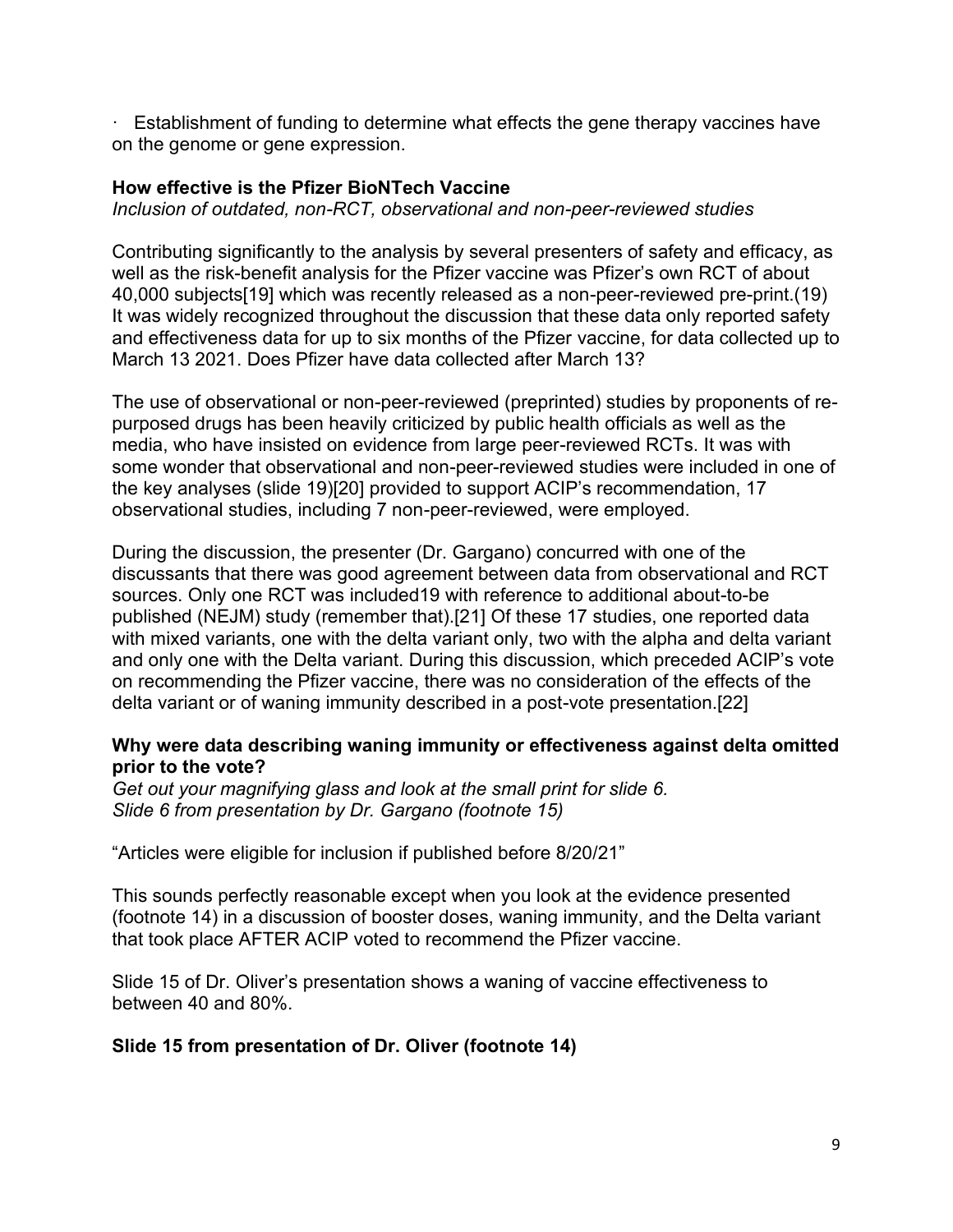Why was this waning effectiveness not considered PRIOR to the vote being taken? Surely any recommendation to use the vaccine must take into account prevailing levels of efficacy, regardless of how good it was before? You will answer by saying that CDC needed time to complete their pre-vote analysis, so they had a cutoff date of August 20. Let's take a look at the four studies shown on this slide.

Nanduri et al. (20) This was a CDC paper showing loss of VE from 74.7% to 53.1% in nursing home residents. The paper was published in CDC's own journal MMWR (Morbidity and Mortality Weekly Report) on August 27. It was not included in the prevote evidence for effectiveness because it did not meet the August 20 cut-off. But we saw earlier how unpublished data (including CDC data) had been incorporated into the pre-vote analysis. There is one more problem here. The Nanduri paper states: "On August 18, 2021, this report was posted as an MMWR Early Release on the MMWR website," thus meeting the cut-off criteria.

Rosenberg et al., (21) This is another CDC report showing a decline in vaccine effectiveness against infection for New York adults from 91.7% to 79.8%. It was published in MMWR on August 27, with an early release date of August 18. Puranik et al. (22) This non-peer-reviewed preprint showed a decline to July 2021 in the effectiveness of the Moderna vaccine to 76% and the Pfizer vaccine to 42%. This paper was not authored by CDC staff and was first posted on medrxiv August 8, with revisions posted on August 9 and 21. These revisions showed the same declining effectiveness. This study WAS referenced in the pre-vote presentation by Dr. Gargano (footnote 16), however, the finding of 42% effectiveness against infection does not appear to have been tabulated.

Fowlkes et al. (23) Another CDC paper showed waning immunity from 91% to 66% in front-line workers. This was published in MMWR on August 27, but with an early release date of August 24. Why this was not released on August 18, along with the Nanduri paper is unclear. Another paper by CDC and other authors (24) which showed sustained effectiveness in adults was included in the pre-vote analysis and was published on August 27 in MMWR with an early release date of August 18.

Slide 52 of the same presentation contained a list of 14 references for recent estimates of vaccine effectiveness against the Delta variant, including the four papers cited above.

Slide 52 from presentation of Dr. Oliver footnote 14 *There were three other papers in this list that also described waning immunity or reduced immunity of the Pfizer vaccine against the Delta variant.*

#10. Sheikh et al. (25) The paper itself states that it was published online on June 14, 2021, and stated "Both the Oxford–AstraZeneca and Pfizer–BioNTech COVID-19 vaccines were effective in reducing the risk of SARS-CoV-2 infection and COVID-19 hospitalization in people with the Delta VOC, but these effects on infection appeared to be diminished when compared to those with the Alpha VOC."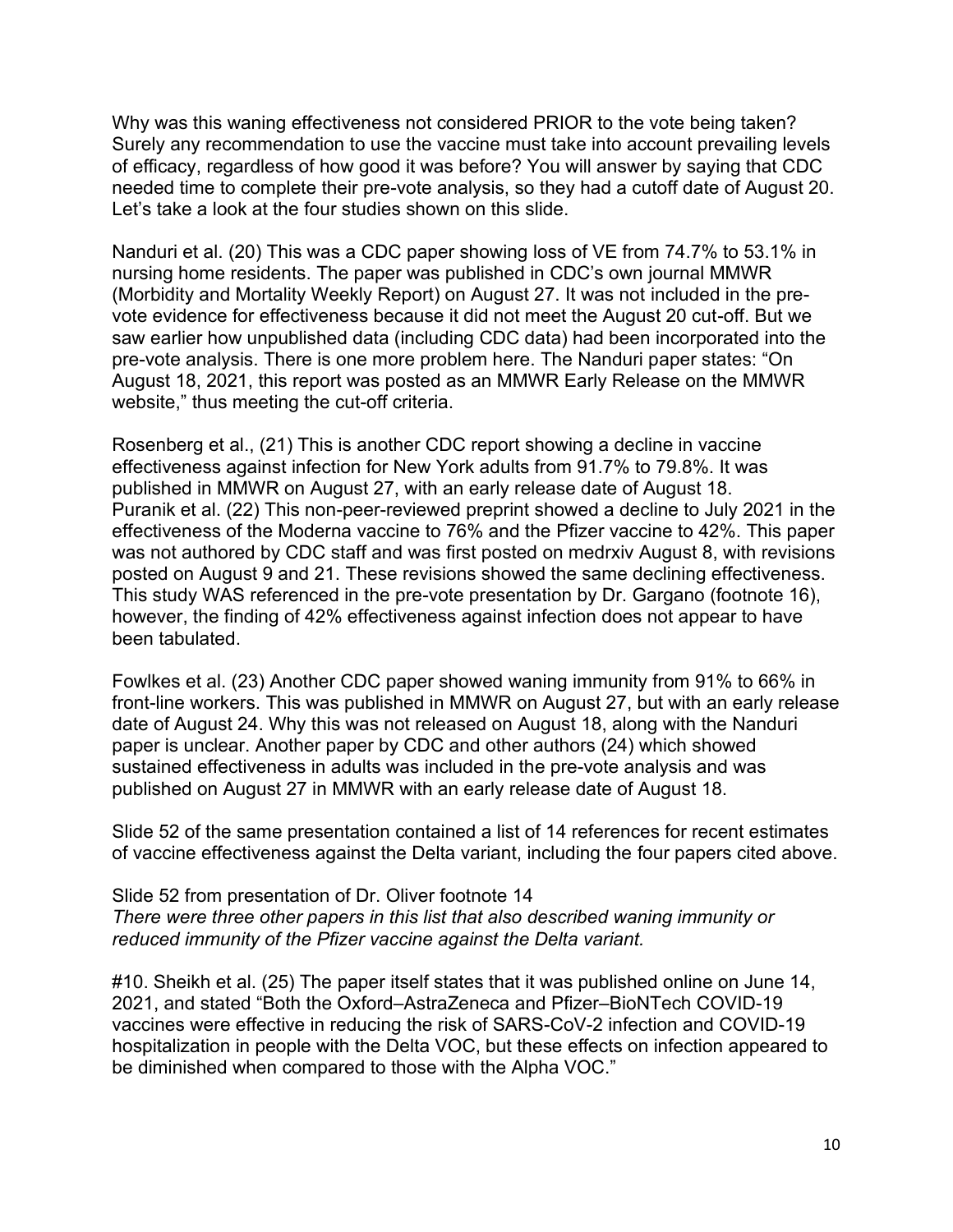#13. Tartof et al. (26) This study results were:

"For fully vaccinated individuals, effectiveness against SARS-CoV-2 infections was 73% (95%CI: 72‒74) and against COVID-19-related hospitalizations was 90% (89‒92). Effectiveness against infections declined from 88% (86‒89) during the first month after full vaccination to 47% (43–51) after ≥5 months. Among sequenced infections, VE against Delta was lower compared to VE against other variants (75% [71–78] vs 91% [88–92]). VE against Delta infections was high during the first month after full vaccination (93% [85–97]) but declined to 53% [39–65] at  $\geq$ 4 months. VE against hospitalization for Delta for all ages was high overall (93%)."

This preprint was posted on August 23, 2021. It was funded by Pfizer and seven of the 15 authors have their affiliation listed as Pfizer.

The study (#7) by Pouwels et al. (6) WAS included in the pre-vote presentation by Dr. Gargano (footnote 16), despite similar publication dates as the above-mentioned nonincluded papers. This study examined VE in the Pfizer (BNT162b2), Moderna, and Astra-Zeneca (ChAdOx1) vaccines and concluded: "SARS-CoV-2 vaccination still reduces new infections, but effectiveness and attenuation of peak viral burden are reduced with Delta."

"Importantly, attenuations in the Delta-dominant period now reached statistical significance for BNT162b2 as well as ChAdOx1 (e.g.  $Ct<30$  VE  $314$  days post second dose 84% (82-86%) Delta versus 94% (91-96%) Alpha (heterogeneity p<0.0001), and 70% (65-73%) versus 86% (71-93%) respectively for ChAdOx1 (heterogeneity p=0.04))."

The study was posted as a preprint on medrxiv on August 24. However, as cited by CDC, the study first appeared on the Nuffield Department of Medicine (University of Oxford) website. The file name suggests the date of file to be August 16, 2021. Inspection of the html code for the referenced link

[https://www.ndm.ox.ac.uk/files/coronavirus/covid-19-infection](https://www.ndm.ox.ac.uk/files/coronavirus/covid-19-infection-survey/finalfinalcombinedve20210816.pdf  reveals)[survey/finalfinalcombinedve20210816.pdf reveals](https://www.ndm.ox.ac.uk/files/coronavirus/covid-19-infection-survey/finalfinalcombinedve20210816.pdf  reveals) the date last modified as Wednesday August 18, 2021.

We see therefore a total of six papers, cited in a presentation AFTER ACIP's vote, describing waning or reduced immunity against delta appear to have been completely or partially (pertinent part) omitted from the evidence presented (footnote 13) by CDC to ACIP on the benefits and harms of the Pfizer vaccine, PRIOR to its vote on the recommendation. Of these six, four (20-22,25) clearly met the cut-off date for inclusion of August 20. Of these four, one of these (22), WAS referenced in the pre-vote presentation by Dr. Gargano (footnote 16), however, the finding of 42% effectiveness against infection does not appear to have been tabulated.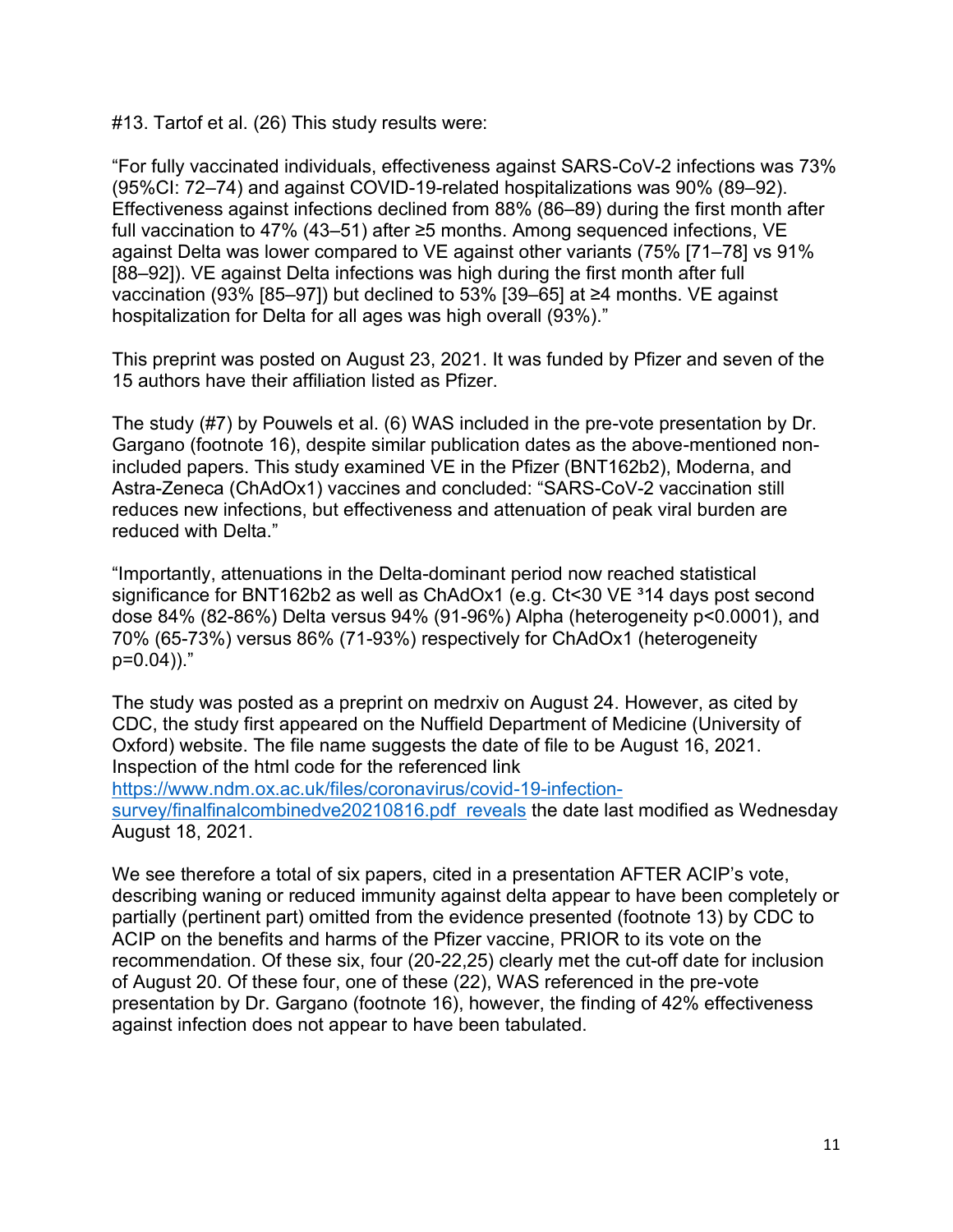One study (23) was published as an early release in MMWR on Aug 24, by CDC staff. Another study (26) was posted on August 23 and was funded by Pfizer and included Pfizer scientists. Given the inclusion in the pre-vote CDC presentation (footnote 13) of unpublished data, (footnote 14) despite not meeting the Aug 20 cut-off date, as well as the inclusion of unpublished CDC data in earlier evidence presented (footnote 4) to ACIP, it is difficult to justify why these two studies were omitted from the pre-vote evidence. The apparent omission of a study funded by Pfizer funded (which included as authors Pfizer scientists) (26) from the evidence presented by the Pfizer representative (footnote 12) requires explanation.

Lastly, the August 20 cut-off date for including studies in the evidence (footnote 13) presented immediately before ACIP's vote appears arbitrary, given their inclusion in the evidence presented after the vote (footnote 15).

#### **How would the inclusion of data showing lower levels of vaccine effectiveness change the risk-benefit analysis?**

Once vaccine effectiveness falls from the 90-95% range towards and below 50% any risk-benefit analysis would change greatly, placing these vaccines in close competition with repurposed drugs with far fewer safety concerns, and effectiveness under different scenarios of 30-60% [hydroxychloroquine; (27-29) ivermectin; (30,31) fluvoxamine; (32) Zinc/Vitamin D/other Vitamins (33,34) ]. Options are running out as we race towards authorizing a booster dose.

FDA, NIH, and CDC, in appearing to endorse the recent surge in media attacks on repurposed drugs, particularly ivermectin, may have backed themselves into a corner. At the same time, Pfizer has announced that the first patient in their phase 2/3 study received a dose of their proprietary PF-07321332 – a drug intended to treat "nonhospitalized, symptomatic adult participants who have a confirmed diagnosis of SARS-CoV-2 infection and are not at increased risk of progressing to severe illness, which may lead to hospitalization or death." (35)

#### **If plan A is to rely on the vaccines, and the post hoc plan B to rely on booster doses, is plan C to wait another year for the arrival of PF-07321332?**

#### *Booster Doses*

The post-vote discussion on booster doses from Dr. Oliver (footnote 14) focused mainly only on existing data on waning immunity and reduced effectiveness against delta. The discussants recognized the challenges in producing reliable data that could support the use of booster doses and a plan was outlined to be able to obtain data that could support an ACIP recommendation for booster doses following a planned approval by FDA mid- September. It is unclear what data currently exist or would even be available by that time. Dr. Oliver certainly stated that it was important to determine both the safety and effectiveness of the booster doses.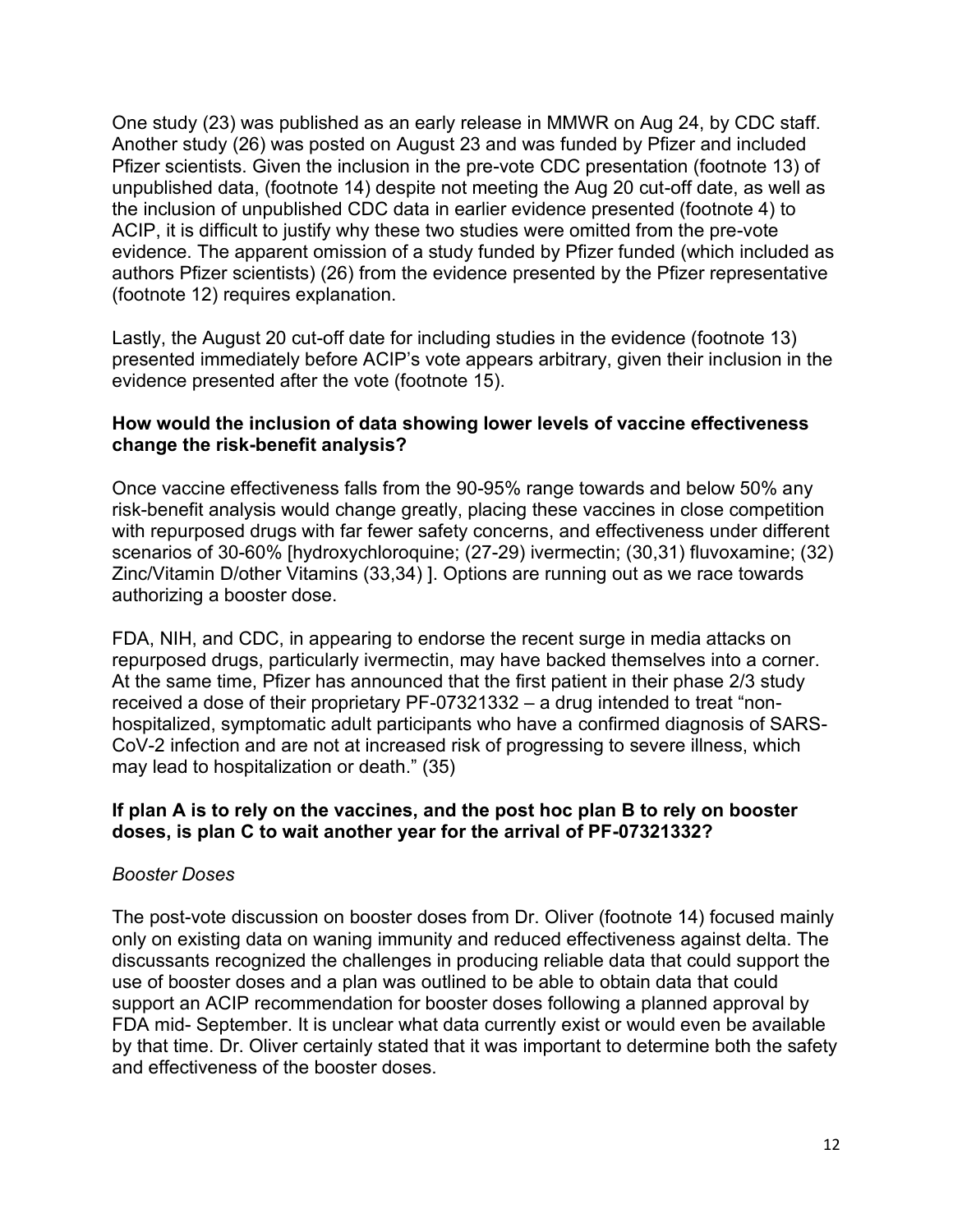Slide 29 from presentation of Dr. Oliver (footnote 14)

The use of the term "booster" was questioned and suggested to have less positive connotations than positioning the "third dose" as merely one in a series of a planned course of immunizations, similar to that used for other kinds of vaccines. This has clearly not been the case with the Covid-19 vaccines.

Had this been planned, then provision could have been made within the pivotal trials to study the effects of boosters. This is all but precluded now with the substantive loss of blinding in those studies. (36) Any assessment of safety for third doses must be considered alongside the significant short- and long-term safety questions that remain after two doses.

As for the effectiveness of the third dose, there are few data now emerging. One recent study(37) did suggest that waning or reduced immunity can be restored with a booster dose, but this is only partial, and is at best, according to the study, temporary.

# **Why was it necessary for ACIP to issue this recommendation?**

*Extensive discussion preceded the vote based on a presentation: "Evidence to Recommendations Framework: Pfizer-BioNTech COVID-19 vaccine".[23] One primary concern of that discussion was the issue of vaccine hesitancy.*

In one survey unvaccinated people were asked:

"Would you be more likely to get vaccinated if one of the vaccines currently authorized for emergency use received full approval from the FDA" (emphasis added)

Of these, "31% of unvaccinated respondents said they would be more likely to get vaccinated after full FDA vaccine approval," meaning – OF ANY OF THE VACCINES. This provides the possible rationale for the FDA's puzzling approval of a vaccine that does not exist. CDC took this to the next step, inferring that not only would FDA approval of ANY of the vaccines be necessary to overcome at least 31% of vaccine hesitancy but that a CDC/ACIP recommendation would also be required.

# **Slides 37 and 43 from presentation by Dr. Dooling (footnote 18)**

Accordingly, it was felt that a recommendation from ACIP, such as the one approved, along with full FDA approval (i.e. BLA) for at least one of the vaccines, would be a significant step in reducing vaccine hesitancy. Presumably, this rationale prevailed at FDA when they puzzlingly issued to BioNTech (as opposed to Pfizer/BioNTech) the BLA for a vaccine (COMIRNATY) on August 23 that was not yet available in the USA. ACIPs recommendation is even more puzzling. Its wording takes no account of the legal reality of there being two legally distinct vaccines as the FDA explains [footnote 8 in (38)].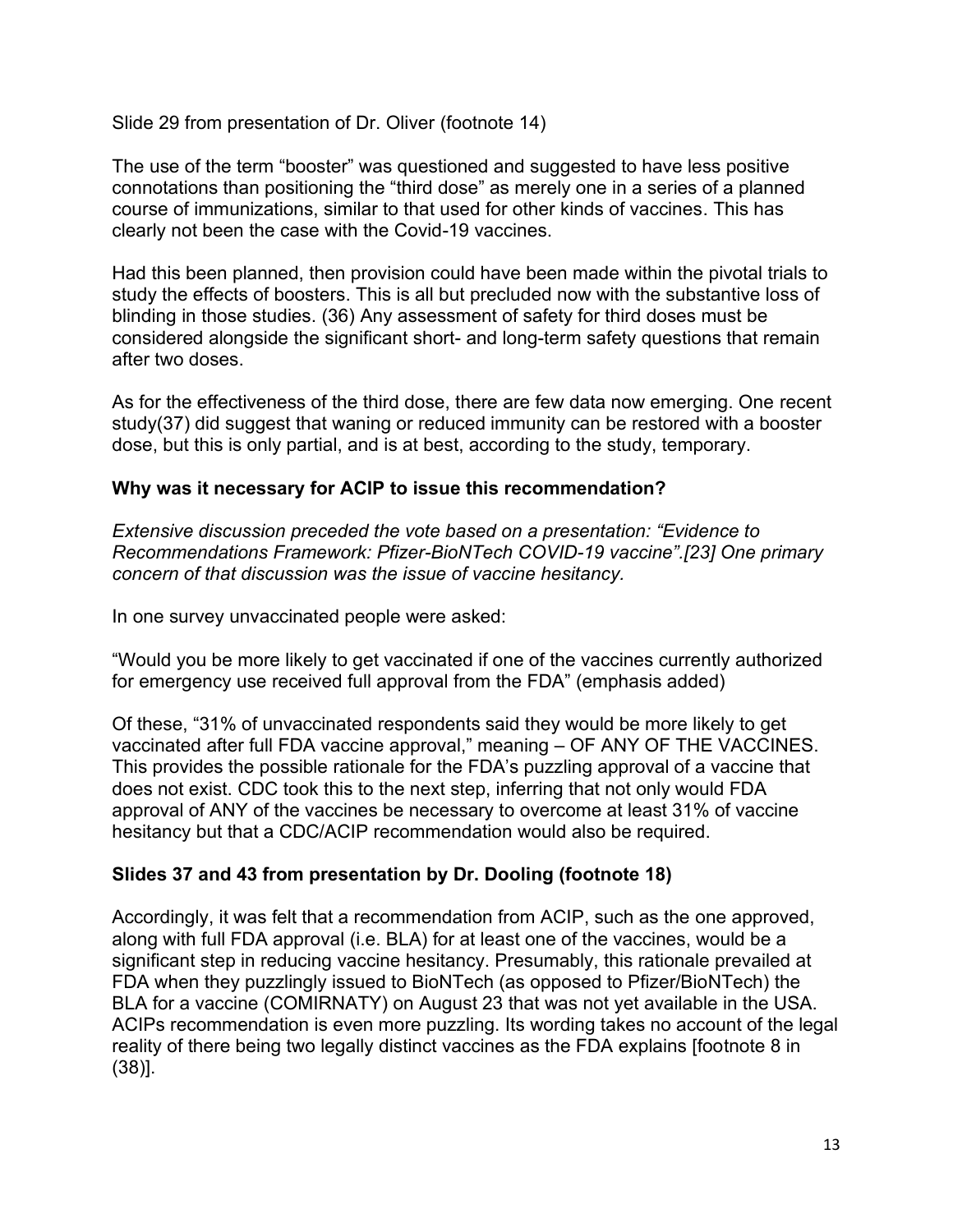For this legal distinction to have any meaning, there would need to exist the ability in VAERS to report and track separately the two legally distinct vaccines. We should expect to see under the list of manufacturers both BioNnTech and Pfizer/BioNTech. We do not (9/6/21). The wording of the recommendation is therefore misleading to the point of being meaningless because on the one hand it speaks about the "Pfizer-BioNTech Covid-19 vaccine"(still under EUA) and on the other hand it speaks of BLA approval (COMIRNATY COVID-19 Vaccine, mRNA).

#### **Did scientific misconduct occur?**

We pointed out at the outset of this paper, the CDC endorsement of ACIP's recommendation, once published in MMWR will "represent the official CDC recommendations for immunizations in the United States."[24] CDC's endorsement is already having enormous ramifications as to public policy on vaccine mandates and testing.

Accordingly, the evidence presented to ACIP by Pfizer and CDC scientists must meet the highest level of standards for scientific integrity and conduct. The inclusion of key studies evincing lowered effectiveness from the 90-95% range to as low as 42%, would surely have resulted in a different risk-benefit analysis. Is this not akin to the withholding of evidence by lawyers in a trial?

"Scientific misconduct" is defined by CDC [25]

"Under applicable federal regulations found at 42 CFR Part 93 [subpart 103 see [26] (39)], research misconduct is defined as fabrication, falsification or plagiarism in proposing, performing or reviewing research, or in reporting research results. Research misconduct does not include honest errors, differences of opinion, or authorship disputes." (emphasis added)

I will leave it to the ethicists and lawyers to determine whether or not what happened on August 30 violated any laws, regulations, or codes of ethics. I can only hope that the discrepancies noted in this article are the result of the demands imposed by pandemic conditions that impair the diligence of otherwise well-intentioned people. If that is the explanation, then matters must still be corrected. Uncorrected, for me, none of this passes the smell test. Has Covid has caused everyone to lose their sense of smell.

# **Acknowledgements and Funding**

I am grateful to the many new colleagues I have acquired during the Covid-19 pandemic who have dedicated their talents and time to solving this problem and who have provided inspiration as well as stimulating discussion.

I acknowledge and appreciate the generous support of Mr. Steve Kirsch for work related to Covid-19. My company has previously received consulting and research contract fees from many companies outside the area of Covid-19, including from Johnson & Johnson.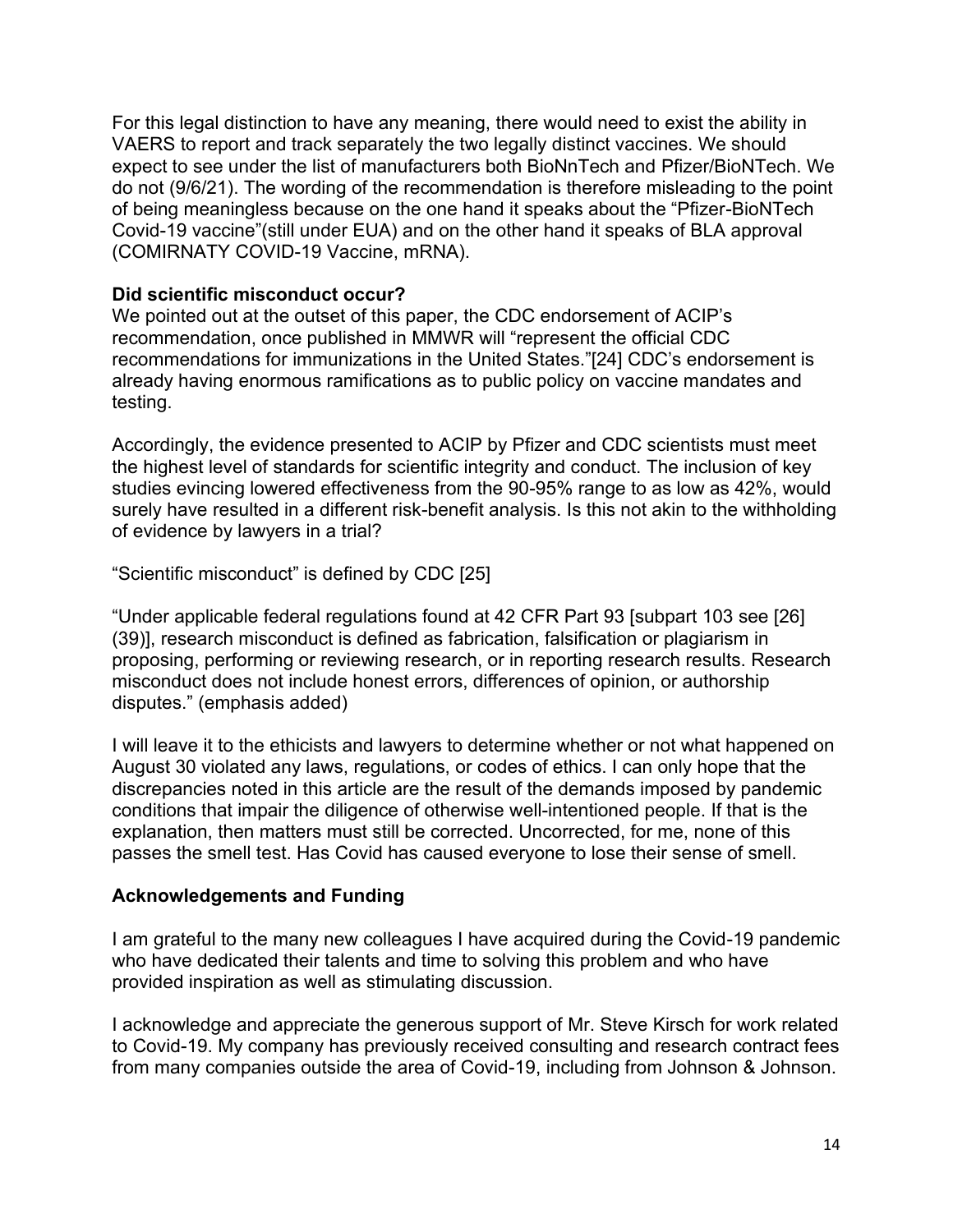# [Wiseman Ph.D., M.R.Pharm.S.](https://trialsitenews.com/members/david-wiseman/)

Dr. Wiseman is a PhD Research Scientist with a background in Pharmacy, Pharmacology and Experimental Pathology. He was one of the top 66 Research Scientists at Johnson & Johnson where he headed up a Research Program overseeing Preclinical and Clinical Research as well as Submissions to FDA. Disclosure Dr. Wiseman's company has received consulting and research contract fees from many companies outside the area of Covid-19, including from Johnson & Johnson. Work on Covid-19 has been kindly supported in part by the Covid Early Treatment Fund. Since 1996 he has run his own R&D consulting business, helping companies develop Medical Products. He is a Journal Peer Reviewer. He has dropped everything to work on Covid contributing important work.

# **Main Source**

## **TrialSite News**

 $\mathcal{L}_\text{max}$  , where  $\mathcal{L}_\text{max}$  , we have the set of  $\mathcal{L}_\text{max}$ 

[https://trialsitenews.com/the-smoking-syringe-was-evidence-withheld-from-acip-when](https://trialsitenews.com/the-smoking-syringe-was-evidence-withheld-from-acip-when-they-recommended-the-pfizer-vaccine/)[they-recommended-the-pfizer-vaccine/](https://trialsitenews.com/the-smoking-syringe-was-evidence-withheld-from-acip-when-they-recommended-the-pfizer-vaccine/)

#### Video

## **Open Public Hearing Session**

Dr. Steve Kirsch, Executive Director of the COVID-19 Early Treatment Fund [https://media.gab.com/system/media\\_attachments/files/085/284/838/original/b77baae8a](https://media.gab.com/system/media_attachments/files/085/284/838/original/b77baae8ab60b848.mp4) [b60b848.mp4](https://media.gab.com/system/media_attachments/files/085/284/838/original/b77baae8ab60b848.mp4)

# **References**

1. Wiseman D, Guetzkow, J,, Seligmann H. Comment submitted to August 30 2021 meeting of the Advisory Committee on Immunization Practices (Centers for Disease Control). Docket CDC-2021-0089- 0023. 2021 Aug 29. at [https://www.regulations.gov/comment/CDC-2021-0089-0023.](https://www.regulations.gov/comment/CDC-2021-0089-0023))

2. Wiseman D. Follow up Comment submitted to August 30 2021 meeting of the Advisory Committee on Immunization Practices (Centers for Disease Control). Docket CDC-2021-0089-0039. 2021 Aug 30. at [https://www.regulations.gov/comment/CDC-2021-0089-0039.](https://www.regulations.gov/comment/CDC-2021-0089-0039))

3. Barda N, Dagan N, Ben-Shlomo Y, et al. Safety of the BNT162b2 mRNA Covid-19 Vaccine in a Nationwide Setting. N Engl J Med 2021. Epub 2021/08/26<http://doi.org/10.1056/NEJMoa2110475>

4. Singer ME, Taub IB, Kaelber DC. Risk of Myocarditis from COVID-19 Infection in People Under Age 20: A Population-Based Analysis. medRxiv 2021:2021.07.23.21260998. Epub Jul 27 <http://doi.org/10.1101/2021.07.23.21260998>

5. Gupta S, Cantor J, Simon KI, et al. Vaccinations Against COVID-19 May Have Averted Up To 140,000 Deaths In The United States. Health affairs (Project Hope) 2021:101377hlthaff202100619. Epub 2021/08/19<http://doi.org/10.1377/hlthaff.2021.00619>

6. Pouwels KB, Pritchard E, Matthews P, et al. Impact of Delta on viral burden and vaccine effectiveness against new SARS-CoV-2 infections in the UK. medRxiv 2021:2021.08.18.21262237. Epub Aug 24<http://doi.org/10.1101/2021.08.18.21262237>

7. Chau NVVN, Nghiem My; Nguyet, Lam Anh; et al. Transmission of SARS-CoV-2 Delta Variant Among Vaccinated Healthcare Workers, Vietnam. . Alncet Preprints 2021. Epub Aug 10 [http://doi.org/http://dx.doi.org/10.2139/ssrn.3897733](http://doi.org/http:/dx.doi.org/10.2139/ssrn.3897733)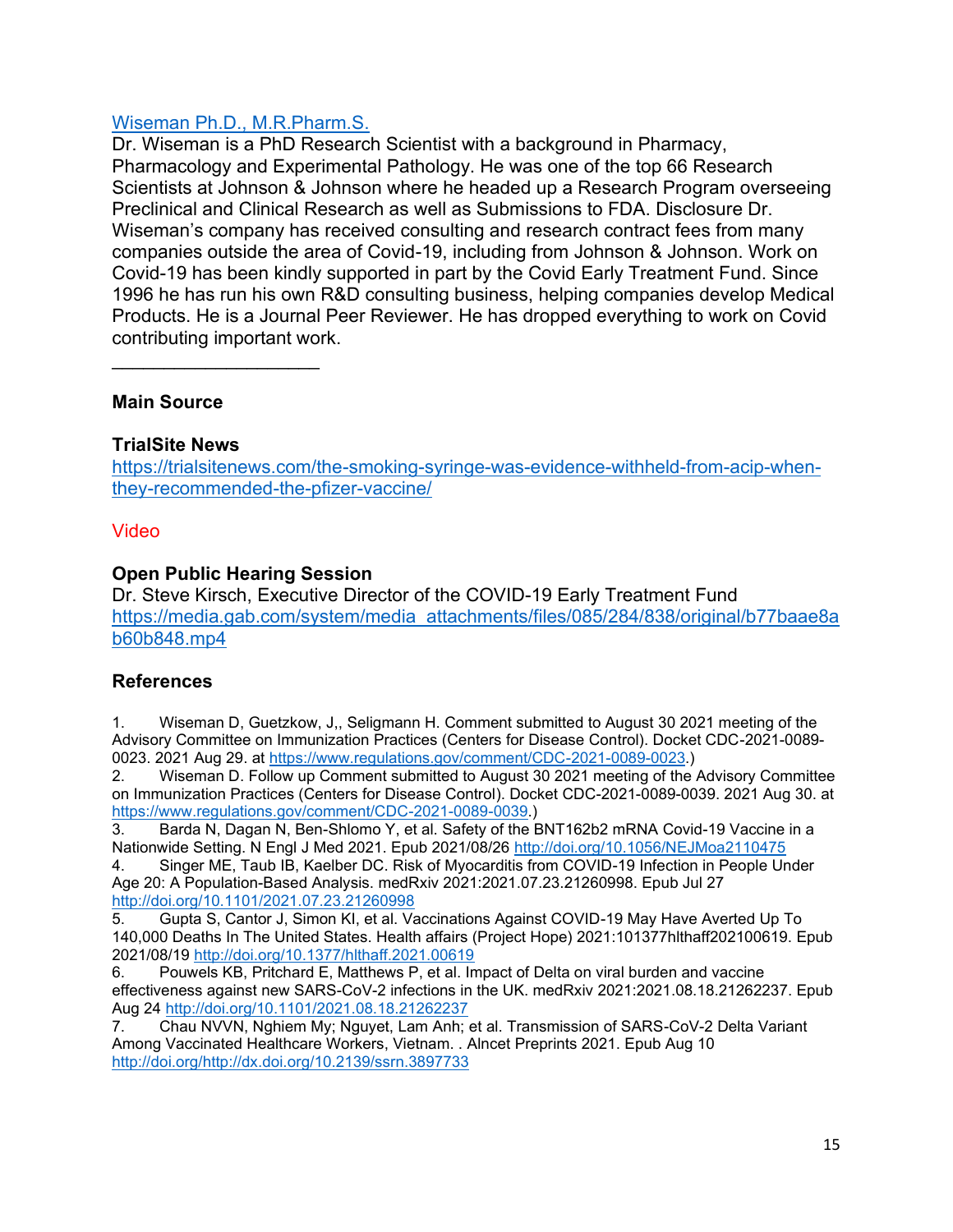8. Kang M, Wei J, Yuan J, et al. Probable Evidence of Fecal Aerosol Transmission of SARS-CoV-2 in a High-Rise Building. Ann Intern Med 2020; 173:974-80. Epub 2020/09/02 [http://doi.org/10.7326/M20-](http://doi.org/10.7326/M20-0928) [0928](http://doi.org/10.7326/M20-0928)

9. VAERS. Immunization Safety Office, Division of Healthcare Quality Promotion National Center for Emerging and Zoonotic Infectious Diseases Centers for Disease Control and Prevention. Vaccine Adverse Event Reporting System (VAERS) Standard Operating Procedures for COVID-19. 2021 Jan 29. at [https://www.cdc.gov/vaccinesafety/pdf/VAERS-v2-SOP.pdf.](https://www.cdc.gov/vaccinesafety/pdf/VAERS-v2-SOP.pdf))

10. FDA. Package Insert for COMIRNATY. 2021 Aug 23. at

[https://www.fda.gov/media/151707/download.](https://www.fda.gov/media/151707/download))

11. Klein NP, Lewis N, Goddard K, et al. Surveillance for Adverse Events After COVID-19 mRNA Vaccination. JAMA 2021. Epub Sep 3<http://doi.org/10.1001/jama.2021.15072>

12. FDA. Food and Drug Administration. Long Term Follow-up After Administration of Human Gene Therapy Products. Guidance for Industry. FDA-2018-D-2173. 2020. (Accessed July 13, 2021, at [https://www.fda.gov/regulatory-information/search-fda-guidance-documents/long-term-follow-after](https://www.fda.gov/regulatory-information/search-fda-guidance-documents/long-term-follow-after-administration-human-gene-therapy-products)[administration-human-gene-therapy-products](https://www.fda.gov/regulatory-information/search-fda-guidance-documents/long-term-follow-after-administration-human-gene-therapy-products)

[https://www.fda.gov/media/113768/download.](https://www.fda.gov/media/113768/download))

13. Moderna. QUARTERLY REPORT PURSUANT TO SECTION 13 OR 15(d) OF THE SECURITIES EXCHANGE ACT OF 1934 For the quarterly period ended June 30, 2020. 2020 Aug 6. (Accessed July 22, 2021, at [https://www.sec.gov/Archives/edgar/data/1682852/000168285220000017/mrna-](https://www.sec.gov/Archives/edgar/data/1682852/000168285220000017/mrna-20200630.htm)[20200630.htm.](https://www.sec.gov/Archives/edgar/data/1682852/000168285220000017/mrna-20200630.htm))

14. FDA. BLA Approval for BioNtech COMIRNATY Vaccine. 2021. (Accessed Aug 23, 2021, at [https://www.fda.gov/media/151710/download.](https://www.fda.gov/media/151710/download))

15. FDA. Summary Basis for Regulatory Action: COMIRNATY. 2021 Aug 23. (Accessed 2021, Aug 25, at [https://www.fda.gov/media/151733/download.](https://www.fda.gov/media/151733/download))

16. Cotton C. VAERS DATA ANALYSIS. 2021 Jul 23. (Accessed Aug 17, 2021, at [https://www.francesoir.fr/sites/francesoir/files/fs\\_vaers\\_data\\_analysis\\_report-2021-08-08.pdf.](https://www.francesoir.fr/sites/francesoir/files/fs_vaers_data_analysis_report-2021-08-08.pdf))

17. Shimabukuro TT, Kim SY, Myers TR, et al. Preliminary Findings of mRNA Covid-19 Vaccine Safety in Pregnant Persons. N Engl J Med 2021; 384:2273-82. Epub 2021/04/22

<http://doi.org/10.1056/NEJMoa2104983>

18. Zauche LH, Wallace B, Smoots AN, et al. Receipt of mRNA Covid-19 Vaccines and Risk of Spontaneous Abortion. New England Journal of Medicine 2021. Epub Sep 8 <http://doi.org/10.1056/NEJMc2113891>

19. Thomas SJ, Moreira ED, Kitchin N, et al. Six Month Safety and Efficacy of the BNT162b2 mRNA COVID-19 Vaccine. medRxiv 2021:2021.07.28.21261159. Epub Jul 28 <http://doi.org/10.1101/2021.07.28.21261159>

20. Nanduri S, Pilishvili T, Derado G, et al. Effectiveness of Pfizer-BioNTech and Moderna Vaccines in Preventing SARS-CoV-2 Infection Among Nursing Home Residents Before and During Widespread Circulation of the SARS-CoV-2 B.1.617.2 (Delta) Variant – National Healthcare Safety Network, March 1- August 1, 2021. MMWR Morb Mortal Wkly Rep 2021; 70:1163-6. Epub 2021/08/27 <http://doi.org/10.15585/mmwr.mm7034e3>

21. Rosenberg ES, Holtgrave DR, Dorabawila V, et al. New COVID-19 Cases and Hospitalizations Among Adults, by Vaccination Status – New York, May 3-July 25, 2021. MMWR Morb Mortal Wkly Rep 2021; 70:1150-5. Epub 2021/08/27<http://doi.org/10.15585/mmwr.mm7034e1>

22. Puranik A, Lenehan PJ, Silvert E, et al. Comparison of two highly-effective mRNA vaccines for COVID-19 during periods of Alpha and Delta variant prevalence. medRxiv 2021. Epub 2021/08/18 <http://doi.org/10.1101/2021.08.06.21261707>

23. Fowlkes A, Gaglani M, Groover K, et al. Effectiveness of COVID-19 Vaccines in Preventing SARS-CoV-2 Infection Among Frontline Workers Before and During B.1.617.2 (Delta) Variant Predominance – Eight U.S. Locations, December 2020-August 2021. MMWR Morb Mortal Wkly Rep 2021; 70:1167-9. Epub 2021/08/27<http://doi.org/10.15585/mmwr.mm7034e4>

24. Tenforde MW, Self WH, Naioti EA, et al. Sustained Effectiveness of Pfizer-BioNTech and Moderna Vaccines Against COVID-19 Associated Hospitalizations Among Adults – United States, March-July 2021. MMWR Morb Mortal Wkly Rep 2021; 70:1156-62. Epub 2021/08/27 <http://doi.org/10.15585/mmwr.mm7034e2>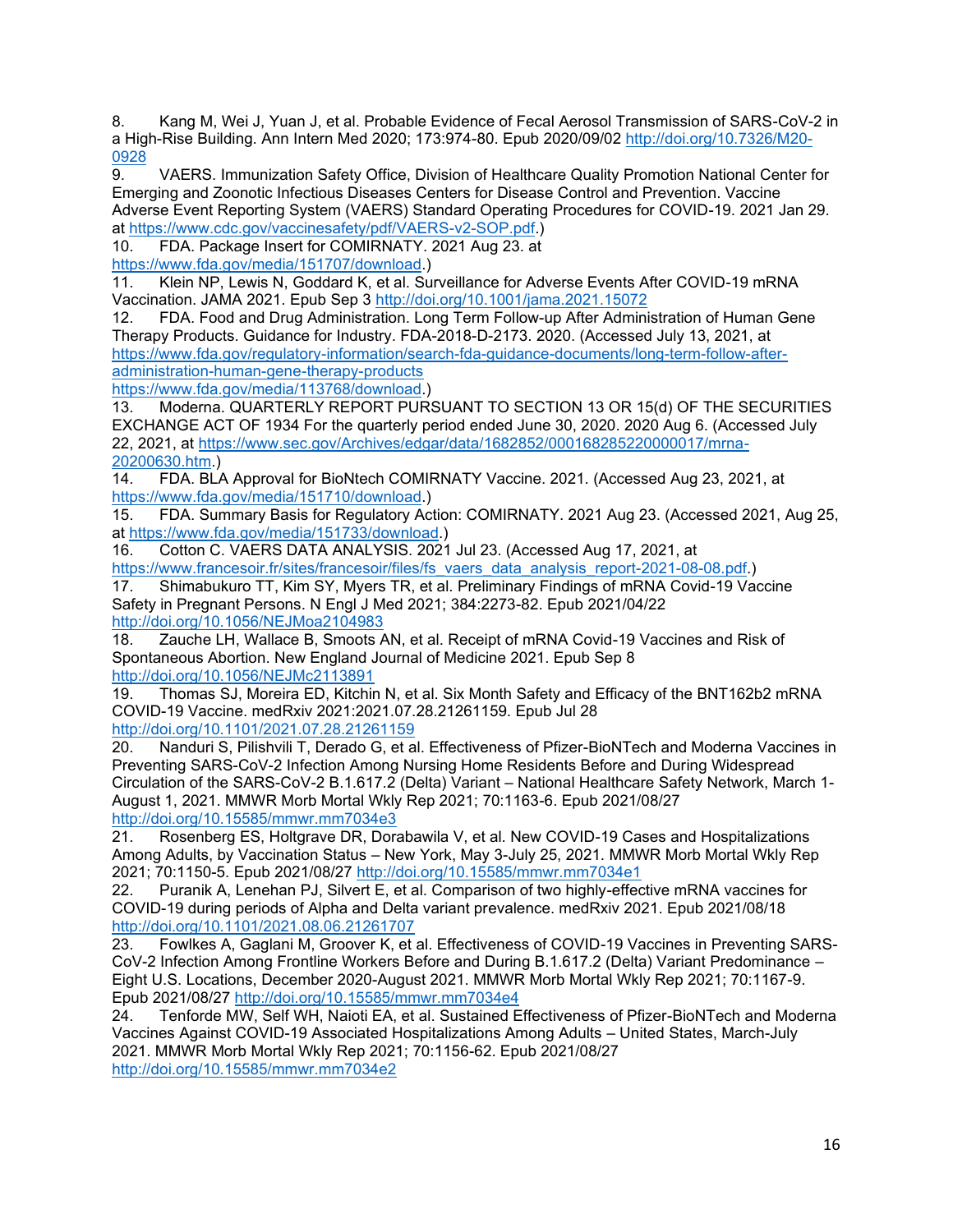25. Sheikh A, McMenamin J, Taylor B, et al. SARS-CoV-2 Delta VOC in Scotland: demographics, risk of hospital admission, and vaccine effectiveness. Lancet 2021; 397:2461-2. Epub 2021/06/18 [http://doi.org/10.1016/S0140-6736\(21\)01358-1](http://doi.org/10.1016/S0140-6736(21)01358-1)

26. Tartof SY, Slezak, Jeff M. , Fischer, Heidi, Hong, Vennis, Ackerson, Bradley K., Ranasinghe, Omesh N., Frankland, Timothy B., Ogun, Oluwaseye A., Zamparo, Joann M., Gray, Sharon, Valluri, Srinivas R., Pan, Kaijie, Angulo, Frederick J., Jodar, Luis, McLaughlin, John M., . Six-Month Effectiveness of BNT162B2 mRNA COVID-19 Vaccine in a Large US Integrated Health System: A Retrospective Cohort Study. . SSRN 2021. Epub Aug 23<http://doi.org/dx.doi.org/10.2139/ssrn.3909743>

27. Dinesh B, J CS, Kaur CP, et al. Hydroxychloroquine for SARS CoV2 Prophylaxis in Healthcare Workers – A Multicentric Cohort Study Assessing Effectiveness and Safety. J Assoc Physicians India 2021; 69:11-2. Epub 2021/09/03

28. Wiseman D. Missing data and flawed analyses reverse or challenge findings of three key studies cited in Covid-19 Guidelines: Guideline revision warranted for PEP and PrEP use of Hydroxychloroquine (HCQ). Letter to NIH Covid-19 Treatment Guidelines Panel. 2020 31 Dec. at [https://osf.io/7trh4/.](https://osf.io/7trh4/))

29. Wiseman DM, Kory P, Saidi SA, Mazzucco D. Effective post-exposure prophylaxis of Covid-19 is associated with use of hydroxychloroquine: Prospective re-analysis of a public dataset incorporating novel data. medRxiv 2021:2020.11.29.20235218. Epub July 5

#### <http://doi.org/10.1101/2020.11.29.20235218>

30. Wiseman D, Kory, P. Possible clustering and/or drug switching confounding obscures up to 56% reduction of symptom persistence by ivermectin. Data Summary for comment posted to JAMA re: Lopez-Medina et al. OSF Preprints 2021. Epub April 7 [http://doi.org/https://doi.org/10.31219/osf.io/bvznd](http://doi.org/https:/doi.org/10.31219/osf.io/bvznd)

31. Bryant A, Lawrie TA, Dowswell T, et al. Ivermectin for Prevention and Treatment of COVID-19 Infection: A Systematic Review, Meta-analysis, and Trial Sequential Analysis to Inform Clinical Guidelines. American journal of therapeutics 2021. Epub June 17 [http://doi.org/DOI:](http://doi.org/DOI) 10.1097/MJT.0000000000001442

32. Together, Reis G, Silva E, et al. Effect of early treatment with fluvoxamine on risk of emergency care and hospitalization among patients with covid-19: the Together randomized platform clinical trial. medRxiv 2021:2021.08.19.21262323. Epub <http://doi.org/10.1101/2021.08.19.21262323>

33. Hazan S, Dave S, Gunaratne AW, et al. Effectiveness of Ivermectin-Based Multidrug Therapy in Severe Hypoxic Ambulatory COVID-19 Patients. medRxiv 2021:2021.07.06.21259924. Epub July 7 <http://doi.org/10.1101/2021.07.06.21259924>

34. Procter MDBC, Aprn FNPCCRMSN, Pa-C MVP, et al. Early Ambulatory Multidrug Therapy Reduces Hospitalization and Death in High-Risk Patients with SARS-CoV-2 (COVID-19). International Journal of Innovative Research in Medical Science 2021; 6:219 – 21. Epub <http://doi.org/10.23958/ijirms/vol06-i03/1100>

35. Pfizer. First Participant Dosed in Phase 2/3 Study of Oral Antiviral Candidate in Non-Hospitalized Adults with COVID-19 Who Are at Low Risk of Severe Illness. 2021 Sept 1. (Accessed Sep 9, 2021, at [https://cdn.pfizer.com/pfizercom/2021-09/First\\_Participant\\_Dosed\\_in\\_Phase\\_2\\_3.pdf.](https://cdn.pfizer.com/pfizercom/2021-09/First_Participant_Dosed_in_Phase_2_3.pdf))

36. Doshi P. Covid-19 vaccines: In the rush for regulatory approval, do we need more data? BMJ 2021; 373:n1244. Epub 2021/05/20<http://doi.org/10.1136/bmj.n1244>

37. Levine-Tiefenbrun M, Yelin I, Alapi H, et al. Viral loads of Delta-variant SARS-CoV2 breakthrough infections following vaccination and booster with the BNT162b2 vaccine. medRxiv

2021:2021.08.29.21262798. Epub Sep 1<http://doi.org/10.1101/2021.08.29.21262798>

38. FDA. Letter to Pfizer – Vaccine Approval. 2021 Aug 23. (Accessed Aug 23, 2021, at [https://www.fda.gov/media/150386/download.](https://www.fda.gov/media/150386/download))

39. Public Health Service Policies on Research Misconduct (Accessed Sept 1, 2021, at [https://ecfr.federalregister.gov/current/title-42/chapter-I/subchapter-H/part-93.](https://ecfr.federalregister.gov/current/title-42/chapter-I/subchapter-H/part-93))

#### **Appendix: Html code for Pouwels et al paper on NDM Web site August18, 2021 (key sections)**

1. Wiseman D, Guetzkow, J,, Seligmann H. Comment submitted to August 30 2021 meeting of the Advisory Committee on Immunization Practices (Centers for Disease Control). Docket CDC-2021-0089- 0023. 2021 Aug 29. at [https://www.regulations.gov/comment/CDC-2021-0089-0023.](https://www.regulations.gov/comment/CDC-2021-0089-0023))

2. Wiseman D. Follow up Comment submitted to August 30 2021 meeting of the Advisory Committee on Immunization Practices (Centers for Disease Control). Docket CDC-2021-0089-0039. 2021 Aug 30. at [https://www.regulations.gov/comment/CDC-2021-0089-0039.](https://www.regulations.gov/comment/CDC-2021-0089-0039))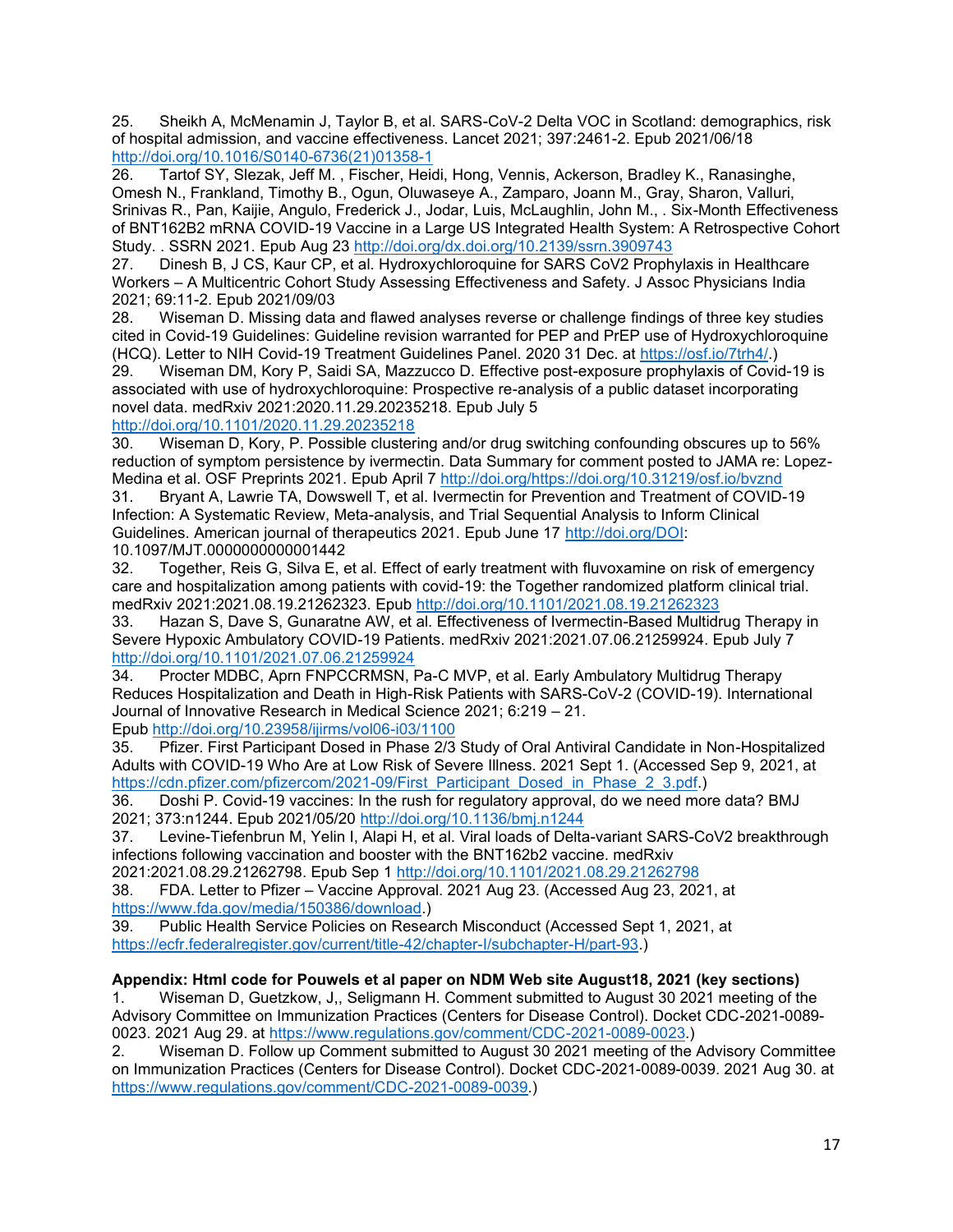3. Barda N, Dagan N, Ben-Shlomo Y, et al. Safety of the BNT162b2 mRNA Covid-19 Vaccine in a Nationwide Setting. N Engl J Med 2021. Epub 2021/08/26<http://doi.org/10.1056/NEJMoa2110475>

4. Singer ME, Taub IB, Kaelber DC. Risk of Myocarditis from COVID-19 Infection in People Under Age 20: A Population-Based Analysis. medRxiv 2021:2021.07.23.21260998. Epub Jul 27 <http://doi.org/10.1101/2021.07.23.21260998>

5. Gupta S, Cantor J, Simon KI, et al. Vaccinations Against COVID-19 May Have Averted Up To 140,000 Deaths In The United States. Health affairs (Project Hope) 2021:101377hlthaff202100619. Epub 2021/08/19<http://doi.org/10.1377/hlthaff.2021.00619>

6. Pouwels KB, Pritchard E, Matthews P, et al. Impact of Delta on viral burden and vaccine effectiveness against new SARS-CoV-2 infections in the UK. medRxiv 2021:2021.08.18.21262237. Epub Aug 24<http://doi.org/10.1101/2021.08.18.21262237>

7. Chau NVVN, Nghiem My; Nguyet, et al. Transmission of SARS-CoV-2 Delta Variant Among Vaccinated Healthcare Workers, Vietnam. . Alncet Preprints 2021. Epub Aug 10 [http://doi.org/http://dx.doi.org/10.2139/ssrn.3897733](http://doi.org/http:/dx.doi.org/10.2139/ssrn.3897733)

8. Kang M, Wei J, Yuan J, et al. Probable Evidence of Fecal Aerosol Transmission of SARS-CoV-2 in a High-Rise Building. Ann Intern Med 2020; 173:974-80. Epub 2020/09/02 [http://doi.org/10.7326/M20-](http://doi.org/10.7326/M20-0928) [0928](http://doi.org/10.7326/M20-0928)

9. VAERS. Immunization Safety Office, Division of Healthcare Quality Promotion National Center for Emerging and Zoonotic Infectious Diseases Centers for Disease Control and Prevention. Vaccine Adverse Event Reporting System (VAERS) Standard Operating Procedures for COVID-19. 2021 Jan 29. at [https://www.cdc.gov/vaccinesafety/pdf/VAERS-v2-SOP.pdf.](https://www.cdc.gov/vaccinesafety/pdf/VAERS-v2-SOP.pdf))

10. FDA. Package Insert for COMIRNATY. 2021 Aug 23. at

[https://www.fda.gov/media/151707/download.](https://www.fda.gov/media/151707/download))

11. Klein NP, Lewis N, Goddard K, et al. Surveillance for Adverse Events After COVID-19 mRNA Vaccination. JAMA 2021. Epub Sep 3<http://doi.org/10.1001/jama.2021.15072>

12. FDA. Food and Drug Administration. Long Term Follow-up After Administration of Human Gene Therapy Products. Guidance for Industry. FDA-2018-D-2173. 2020. (Accessed July 13, 2021, at [https://www.fda.gov/regulatory-information/search-fda-guidance-documents/long-term-follow-after](https://www.fda.gov/regulatory-information/search-fda-guidance-documents/long-term-follow-after-administration-human-gene-therapy-products)[administration-human-gene-therapy-products](https://www.fda.gov/regulatory-information/search-fda-guidance-documents/long-term-follow-after-administration-human-gene-therapy-products)

[https://www.fda.gov/media/113768/download.](https://www.fda.gov/media/113768/download))

13. Moderna. QUARTERLY REPORT PURSUANT TO SECTION 13 OR 15(d) OF THE SECURITIES EXCHANGE ACT OF 1934 For the quarterly period ended June 30, 2020. 2020 Aug 6. (Accessed July 22, 2021, at [https://www.sec.gov/Archives/edgar/data/1682852/000168285220000017/mrna-](https://www.sec.gov/Archives/edgar/data/1682852/000168285220000017/mrna-20200630.htm)[20200630.htm.](https://www.sec.gov/Archives/edgar/data/1682852/000168285220000017/mrna-20200630.htm))

14. FDA. BLA Approval for BioNtech COMIRNATY Vaccine. 2021. (Accessed Aug 23, 2021, at [https://www.fda.gov/media/151710/download.](https://www.fda.gov/media/151710/download))

15. FDA. Summary Basis for Regulatory Action: COMIRNATY. 2021 Aug 23. (Accessed 2021, Aug 25, at [https://www.fda.gov/media/151733/download.](https://www.fda.gov/media/151733/download))

16. Cotton C. VAERS DATA ANALYSIS. 2021 Jul 23. (Accessed Aug 17, 2021, at [https://www.francesoir.fr/sites/francesoir/files/fs\\_vaers\\_data\\_analysis\\_report-2021-08-08.pdf.](https://www.francesoir.fr/sites/francesoir/files/fs_vaers_data_analysis_report-2021-08-08.pdf))

17. Shimabukuro TT, Kim SY, Myers TR, et al. Preliminary Findings of mRNA Covid-19 Vaccine Safety in Pregnant Persons. N Engl J Med 2021; 384:2273-82. Epub 2021/04/22 <http://doi.org/10.1056/NEJMoa2104983>

18. Zauche LH, Wallace B, Smoots AN, et al. Receipt of mRNA Covid-19 Vaccines and Risk of Spontaneous Abortion. New England Journal of Medicine 2021. Epub Sep 8 <http://doi.org/10.1056/NEJMc2113891>

19. Thomas SJ, Moreira ED, Kitchin N, et al. Six Month Safety and Efficacy of the BNT162b2 mRNA COVID-19 Vaccine. medRxiv 2021:2021.07.28.21261159. Epub Jul 28 <http://doi.org/10.1101/2021.07.28.21261159>

20. Nanduri S, Pilishvili T, Derado G, et al. Effectiveness of Pfizer-BioNTech and Moderna Vaccines in Preventing SARS-CoV-2 Infection Among Nursing Home Residents Before and During Widespread Circulation of the SARS-CoV-2 B.1.617.2 (Delta) Variant – National Healthcare Safety Network, March 1- August 1, 2021. MMWR Morb Mortal Wkly Rep 2021; 70:1163-6. Epub 2021/08/27 <http://doi.org/10.15585/mmwr.mm7034e3>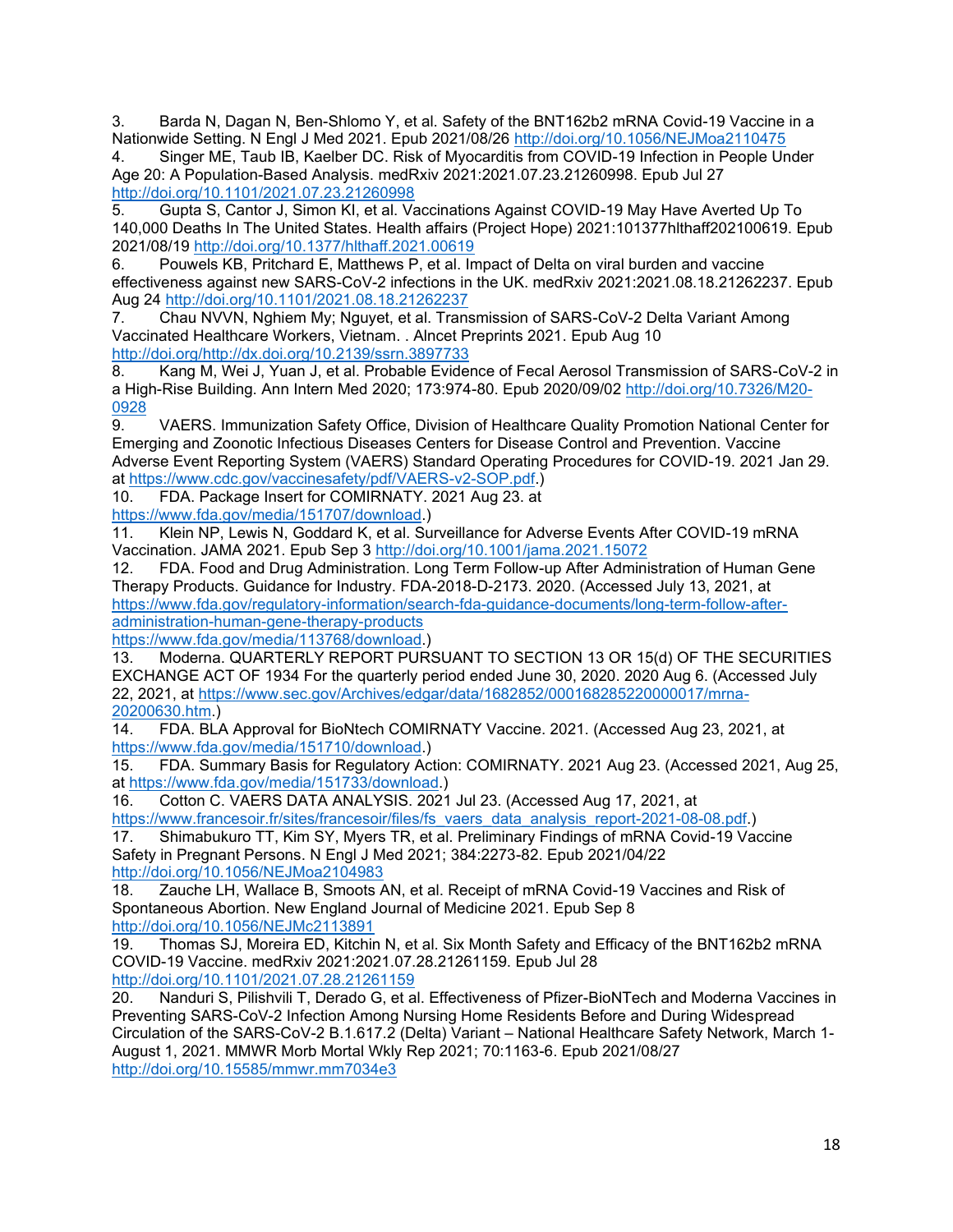21. Rosenberg ES, Holtgrave DR, Dorabawila V, et al. New COVID-19 Cases and Hospitalizations Among Adults, by Vaccination Status – New York, May 3-July 25, 2021. MMWR Morb Mortal Wkly Rep 2021; 70:1150-5. Epub 2021/08/27<http://doi.org/10.15585/mmwr.mm7034e1>

22. Puranik A, Lenehan PJ, Silvert E, et al. Comparison of two highly-effective mRNA vaccines for COVID-19 during periods of Alpha and Delta variant prevalence. medRxiv 2021. Epub 2021/08/18 <http://doi.org/10.1101/2021.08.06.21261707>

23. Fowlkes A, Gaglani M, Groover K, et al. Effectiveness of COVID-19 Vaccines in Preventing SARS-CoV-2 Infection Among Frontline Workers Before and During B.1.617.2 (Delta) Variant Predominance – Eight U.S. Locations, December 2020-August 2021. MMWR Morb Mortal Wkly Rep 2021; 70:1167-9. Epub 2021/08/27<http://doi.org/10.15585/mmwr.mm7034e4>

24. Tenforde MW, Self WH, Naioti EA, et al. Sustained Effectiveness of Pfizer-BioNTech and Moderna Vaccines Against COVID-19 Associated Hospitalizations Among Adults – United States, March-July 2021. MMWR Morb Mortal Wkly Rep 2021; 70:1156-62. Epub 2021/08/27 <http://doi.org/10.15585/mmwr.mm7034e2>

25. Sheikh A, McMenamin J, Taylor B, et al. SARS-CoV-2 Delta VOC in Scotland: demographics, risk of hospital admission, and vaccine effectiveness. Lancet 2021; 397:2461-2. Epub 2021/06/18 [http://doi.org/10.1016/S0140-6736\(21\)01358-1](http://doi.org/10.1016/S0140-6736(21)01358-1)

26. Tartof SY, Slezak, Jeff M. , Fischer, Heidi, Hong, Vennis, Ackerson, Bradley K., Ranasinghe, Omesh N., Frankland, Timothy B., Ogun, Oluwaseye A., Zamparo, Joann M., Gray, Sharon, Valluri, Srinivas R., Pan, Kaijie, Angulo, Frederick J., Jodar, Luis, McLaughlin, John M., . Six-Month Effectiveness of BNT162B2 mRNA COVID-19 Vaccine in a Large US Integrated Health System: A Retrospective Cohort Study. . SSRN 2021. Epub Aug 23<http://doi.org/dx.doi.org/10.2139/ssrn.3909743>

27. Dinesh B, J CS, Kaur CP, et al. Hydroxychloroquine for SARS CoV2 Prophylaxis in Healthcare Workers – A Multicentric Cohort Study Assessing Effectiveness and Safety. J Assoc Physicians India 2021; 69:11-2. Epub 2021/09/03

28. Wiseman D. Missing data and flawed analyses reverse or challenge findings of three key studies cited in Covid-19 Guidelines: Guideline revision warranted for PEP and PrEP use of Hydroxychloroquine (HCQ). Letter to NIH Covid-19 Treatment Guidelines Panel. 2020 31 Dec. at [https://osf.io/7trh4/.](https://osf.io/7trh4/))

29. Wiseman DM, Kory P, Saidi SA, Mazzucco D. Effective post-exposure prophylaxis of Covid-19 is associated with use of hydroxychloroquine: Prospective re-analysis of a public dataset incorporating novel data. medRxiv 2021:2020.11.29.20235218. Epub July 5

#### <http://doi.org/10.1101/2020.11.29.20235218>

30. Wiseman D, Kory, P. Possible clustering and/or drug switching confounding obscures up to 56% reduction of symptom persistence by ivermectin. Data Summary for comment posted to JAMA re: Lopez-Medina et al. OSF Preprints 2021. Epub April 7 [http://doi.org/https://doi.org/10.31219/osf.io/bvznd](http://doi.org/https:/doi.org/10.31219/osf.io/bvznd)

31. Bryant A, Lawrie TA, Dowswell T, et al. Ivermectin for Prevention and Treatment of COVID-19 Infection: A Systematic Review, Meta-analysis, and Trial Sequential Analysis to Inform Clinical Guidelines. American journal of therapeutics 2021. Epub June 17 [http://doi.org/DOI:](http://doi.org/DOI) 10.1097/MJT.0000000000001442

32. Together, Reis G, Silva E, et al. Effect of early treatment with fluvoxamine on risk of emergency care and hospitalization among patients with covid-19: the Together randomized platform clinical trial. medRxiv 2021:2021.08.19.21262323. Epub <http://doi.org/10.1101/2021.08.19.21262323>

33. Hazan S, Dave S, Gunaratne AW, et al. Effectiveness of Ivermectin-Based Multidrug Therapy in Severe Hypoxic Ambulatory COVID-19 Patients. medRxiv 2021:2021.07.06.21259924. Epub July 7 <http://doi.org/10.1101/2021.07.06.21259924>

34. Procter MDBC, Aprn FNPCCRMSN, Pa-C MVP, et al. Early Ambulatory Multidrug Therapy Reduces Hospitalization and Death in High-Risk Patients with SARS-CoV-2 (COVID-19). International Journal of Innovative Research in Medical Science 2021; 6:219 – 21. Epub <http://doi.org/10.23958/ijirms/vol06-i03/1100>

35. Pfizer. First Participant Dosed in Phase 2/3 Study of Oral Antiviral Candidate in Non-Hospitalized Adults with COVID-19 Who Are at Low Risk of Severe Illness. 2021 Sept 1. (Accessed Sep 9, 2021, at [https://cdn.pfizer.com/pfizercom/2021-09/First\\_Participant\\_Dosed\\_in\\_Phase\\_2\\_3.pdf.](https://cdn.pfizer.com/pfizercom/2021-09/First_Participant_Dosed_in_Phase_2_3.pdf))

36. Doshi P. Covid-19 vaccines: In the rush for regulatory approval, do we need more data? BMJ 2021; 373:n1244. Epub 2021/05/20<http://doi.org/10.1136/bmj.n1244>